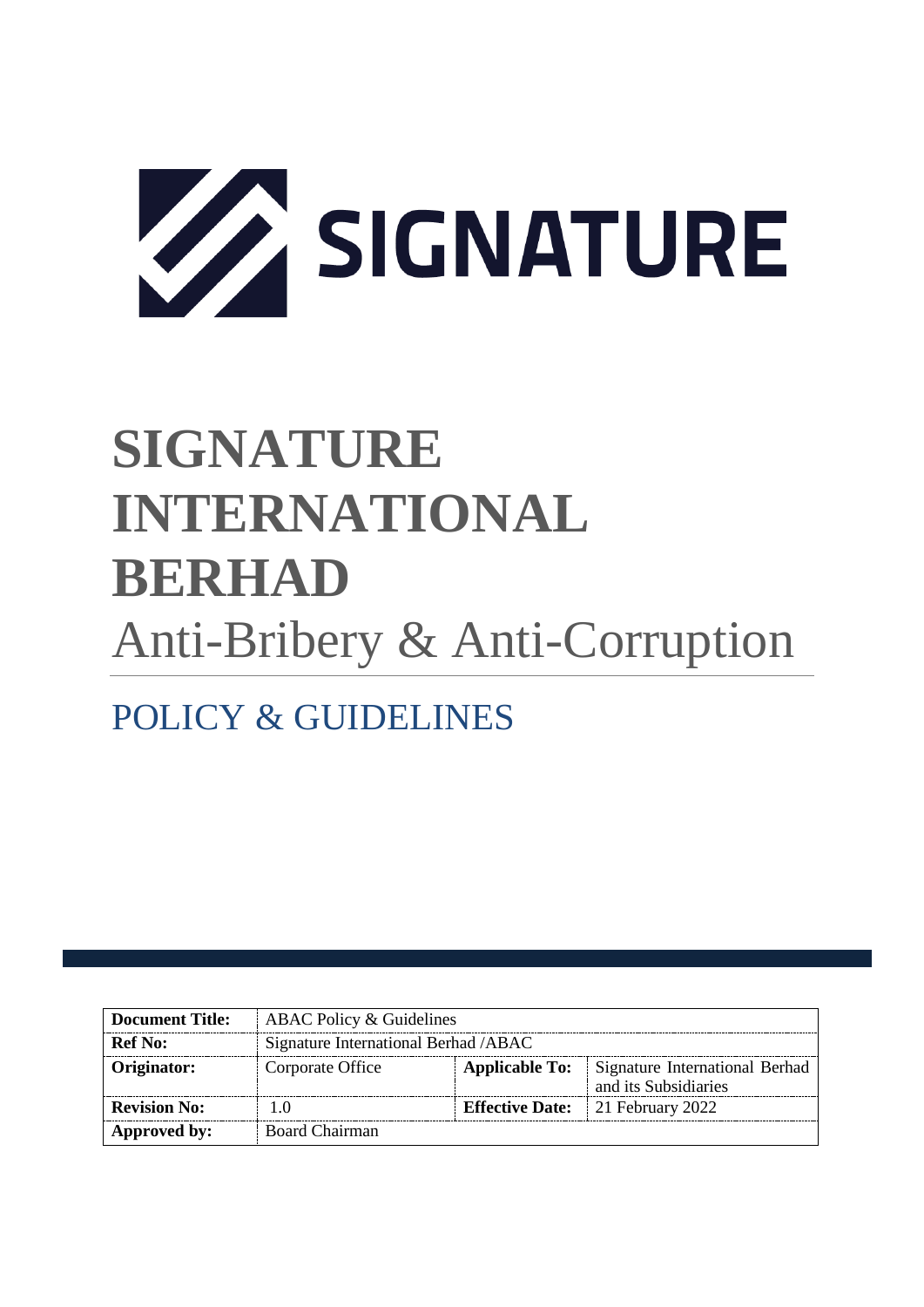

# **Table of Contents**

| 1.0   |  |
|-------|--|
| 1.1.  |  |
| 1.2.  |  |
| 2.0   |  |
| 2.1.  |  |
| 2.2.  |  |
| 2.3.  |  |
| 2.4.  |  |
| 2.5.  |  |
| 2.6.  |  |
| 2.7.  |  |
| 2.8.  |  |
| 2.9.  |  |
| 2.10. |  |
| 2.11. |  |
| 2.12. |  |
| 2.13. |  |
| 2.14. |  |
| 2.15. |  |
| 2.16. |  |
| 2.17. |  |
| 2.18. |  |
| 2.19. |  |
| 2.20. |  |
| 2.21. |  |
| 2.22. |  |
| 3.0   |  |
| 3.1.  |  |
| 3.2.  |  |
| 3.3.  |  |
| 3.4.  |  |
| 3.5.  |  |
| 3.6.  |  |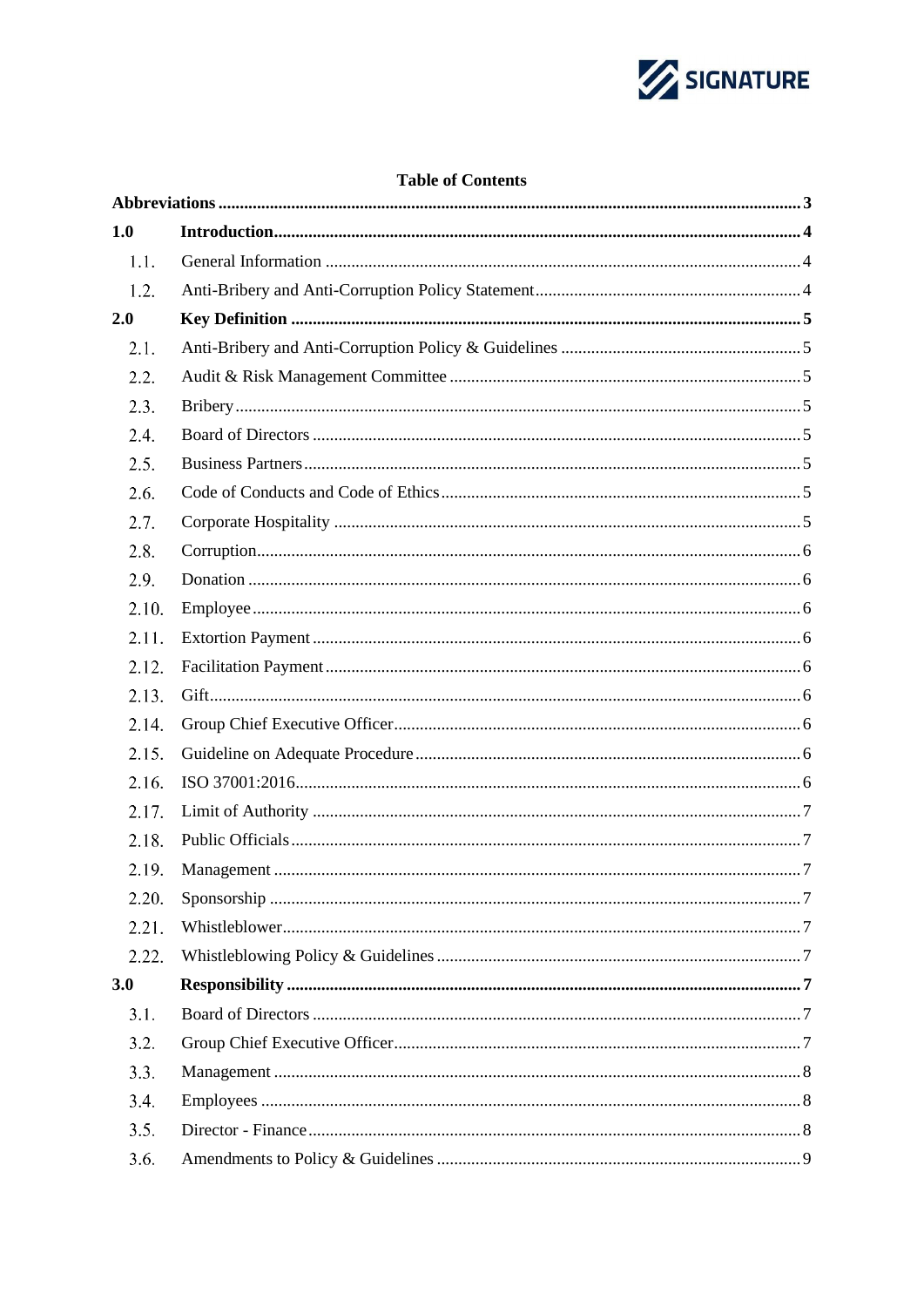# SIGNATURE

| 4.0  |                                                                       |  |
|------|-----------------------------------------------------------------------|--|
| 5.0  |                                                                       |  |
| 5.1. |                                                                       |  |
| 5.2. |                                                                       |  |
| 5.3. |                                                                       |  |
| 5.4. |                                                                       |  |
| 5.5. |                                                                       |  |
| 6.0  |                                                                       |  |
| 6.1  |                                                                       |  |
| 7.0  |                                                                       |  |
| 7.1. |                                                                       |  |
| 7.2. |                                                                       |  |
| 8.0  |                                                                       |  |
| 8.1. |                                                                       |  |
| 8.2. |                                                                       |  |
| 8.3. |                                                                       |  |
| 8.4. |                                                                       |  |
| 8.5. |                                                                       |  |
| 9.0  | Reporting Procedures on Suspected Bribery or Corruption Activities 21 |  |
| 9.1. |                                                                       |  |
| 9.2. |                                                                       |  |
| 10.0 |                                                                       |  |
| 11.0 |                                                                       |  |
| 12.0 |                                                                       |  |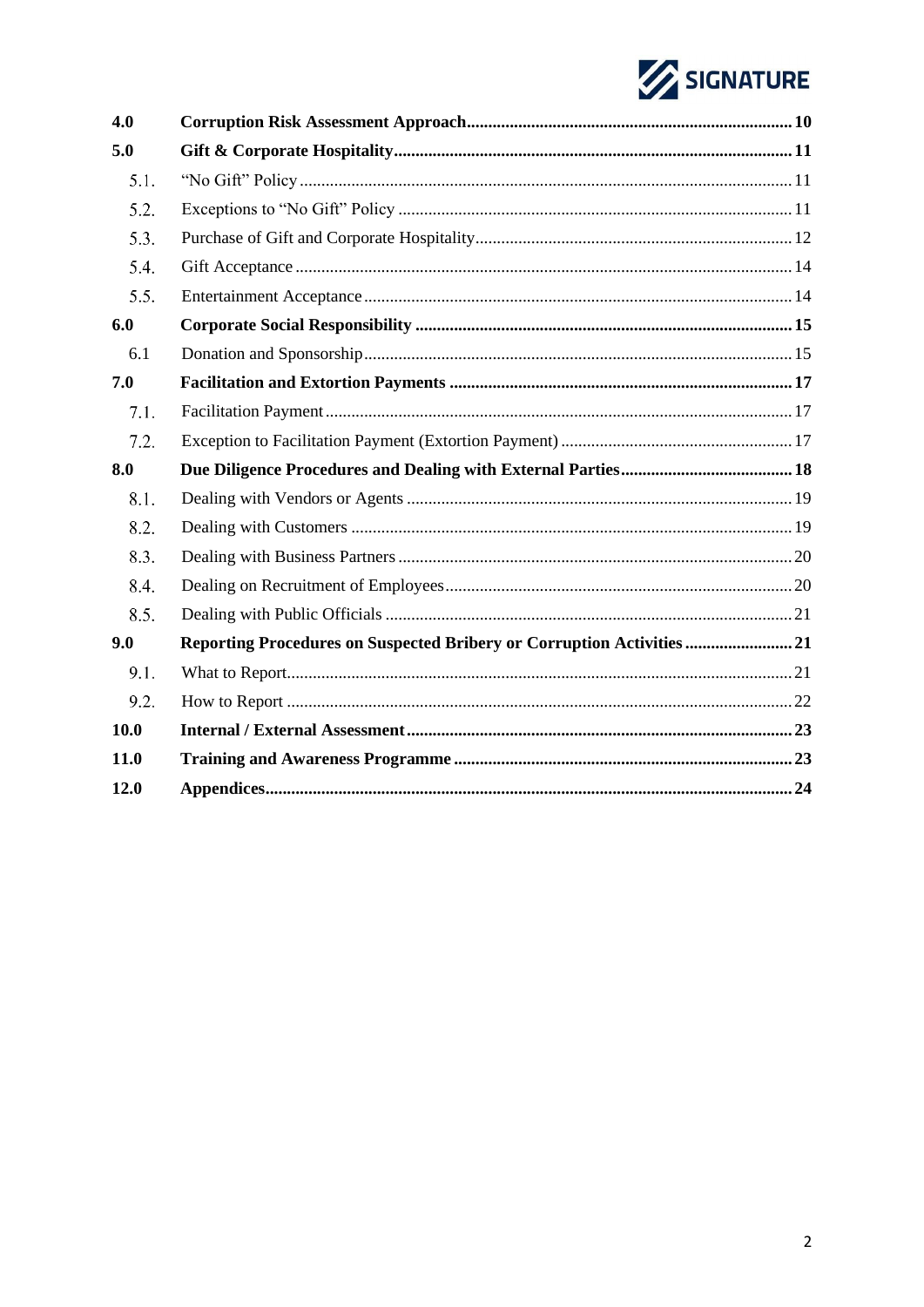

# <span id="page-3-0"></span>**Abbreviations**

In this Policy & Guidelines, the following abbreviations shall have the following meaning unless otherwise stated:

| <b>ABAC</b>  | Anti-Bribery and Anti-<br>Corruption                        |  | <b>LOA</b>                         | Limit of Authority                                             |  |
|--------------|-------------------------------------------------------------|--|------------------------------------|----------------------------------------------------------------|--|
| <b>Board</b> | <b>Board of Directors</b>                                   |  | <b>MACC</b>                        | Malaysian Anti-Corruption<br>Commission                        |  |
| CoC          | Code of Conduct and Code of<br><b>ARMC</b><br><b>Ethics</b> |  |                                    | Audit & Risk Management<br>Committee                           |  |
| <b>CSR</b>   | Corporate Social Responsibility                             |  | <b>SSM</b>                         | Suruhanjaya Syarikat Malaysia                                  |  |
| <b>CEO</b>   | Chief Executive Officer                                     |  | Signature or<br>the<br>Company     | <b>Signature International Berhad</b>                          |  |
| <b>GCEO</b>  | Group Chief Executive Officer                               |  | Signature<br>Group or the<br>Group | <b>Signature International Berhad</b><br>and its susbsidiaries |  |
| <b>HR</b>    | <b>Human Resources</b>                                      |  |                                    |                                                                |  |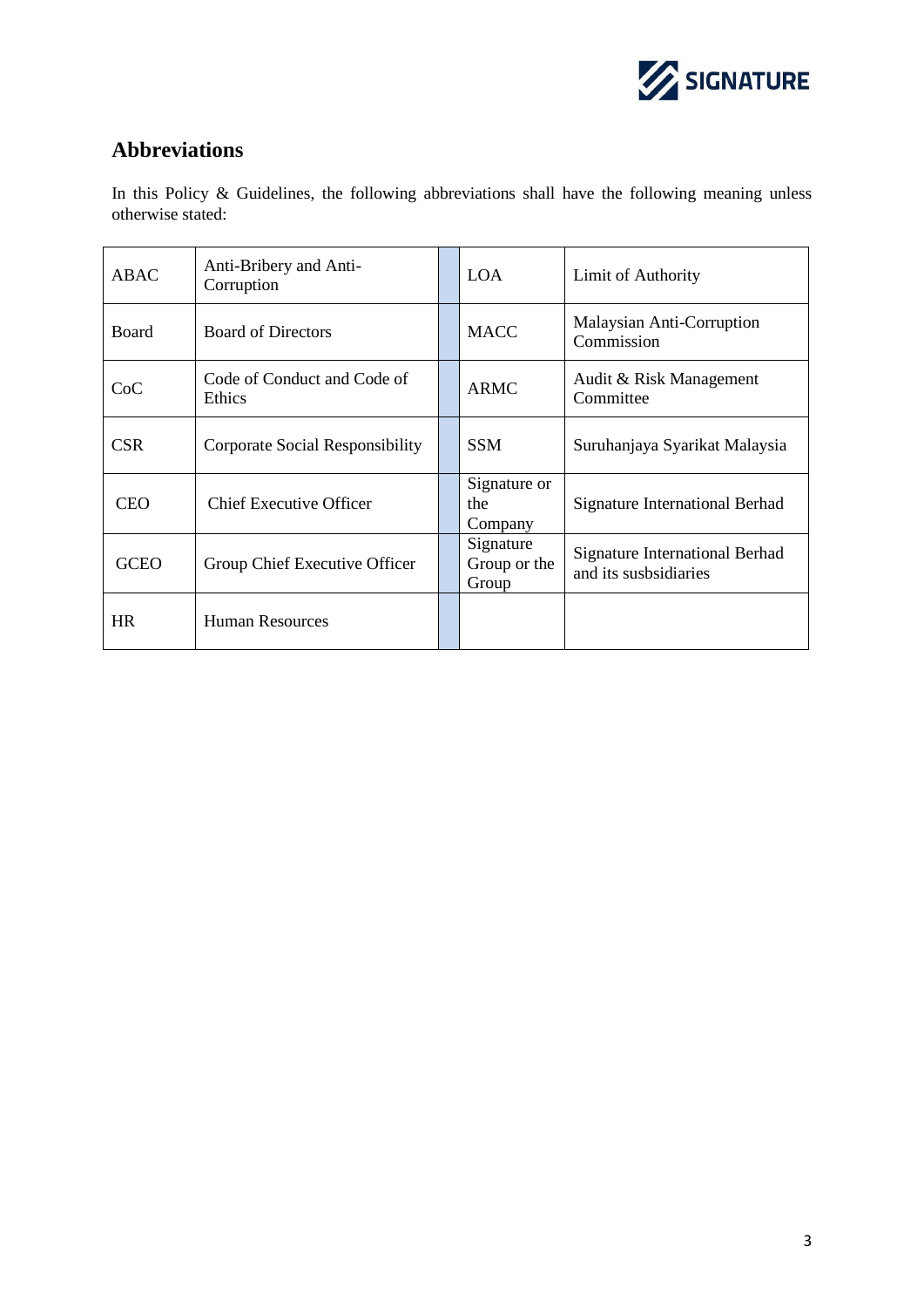

# <span id="page-4-1"></span><span id="page-4-0"></span>**1.0 Introduction**

# **General Information**

The Anti-Bribery & Anti-Corruption ("ABAC") Policy & Guidelines (hereinafter referred to as "Policy & Guidelines") defines the policies and procedures for Signature International Berhad ("Signature" or "the Company") and its subsidiaries (collectively known as "Signature Group" or "the Group"). Rules (including Circulars and Letters) from the regulators shall automatically supersede the existing operating policies and procedures herein stated.

The main objectives of this Policy & Guidelines are as follows:

- To ensure the policies and guidelines / practices are oriented towards embedding ABAC stance organisation wide, with guidance from Guideline on Adequate Procedures and requirements of Malaysian Anti-Corruption Commission ("MACC") Act 2009, introduced via Section 4 of the MACC (Amendment) Act 2018;
- To ensure adequate and standardised ABAC policies and guidelines are consistently applied throughout the Group by all relevant staff; and
- To ensure that business operations within the Group are strictly adhering to the ABAC Policy & Guidelines.

The Policy & Guidelines are applicable to the following key stakeholders:

- a. Directors of Signature, both executive and non-executive, unless otherwise stated in this Policy & Guidelines;
- b. All employees within the Group; and
- c. Business partners, suppliers, sub-contractors, contractors, consultants, agents, representatives and others performing work or services for or on behalf of the Group.

It is the intention of the Board of Directors ("the Board") of Signature to ensure that these procedures serve as our commitment to prohibit bribery and corruption in the business conduct within the Group.

# <span id="page-4-2"></span>**Anti-Bribery and Anti-Corruption Policy Statement**

Signature adopts zero tolerance approach towards all forms of bribery and corruption. The Group promotes the value of good governance and integrity in carrying out its business activities.

Signature is committed to:

- Establish, maintain, and periodically review an ABAC programme which includes clear policies and objectives that adequately address corruption risks;
- Promote the values of integrity and good corporate governance in all business dealings. All employees are expected to comply with all applicable laws and regulations including our internal policies pertaining to ABAC;
- Create and maintain a trusted and confidential whistleblowing channel in relation to the reporting of suspected and/or real corruption incidents or inadequacies in the anti-corruption compliance programme;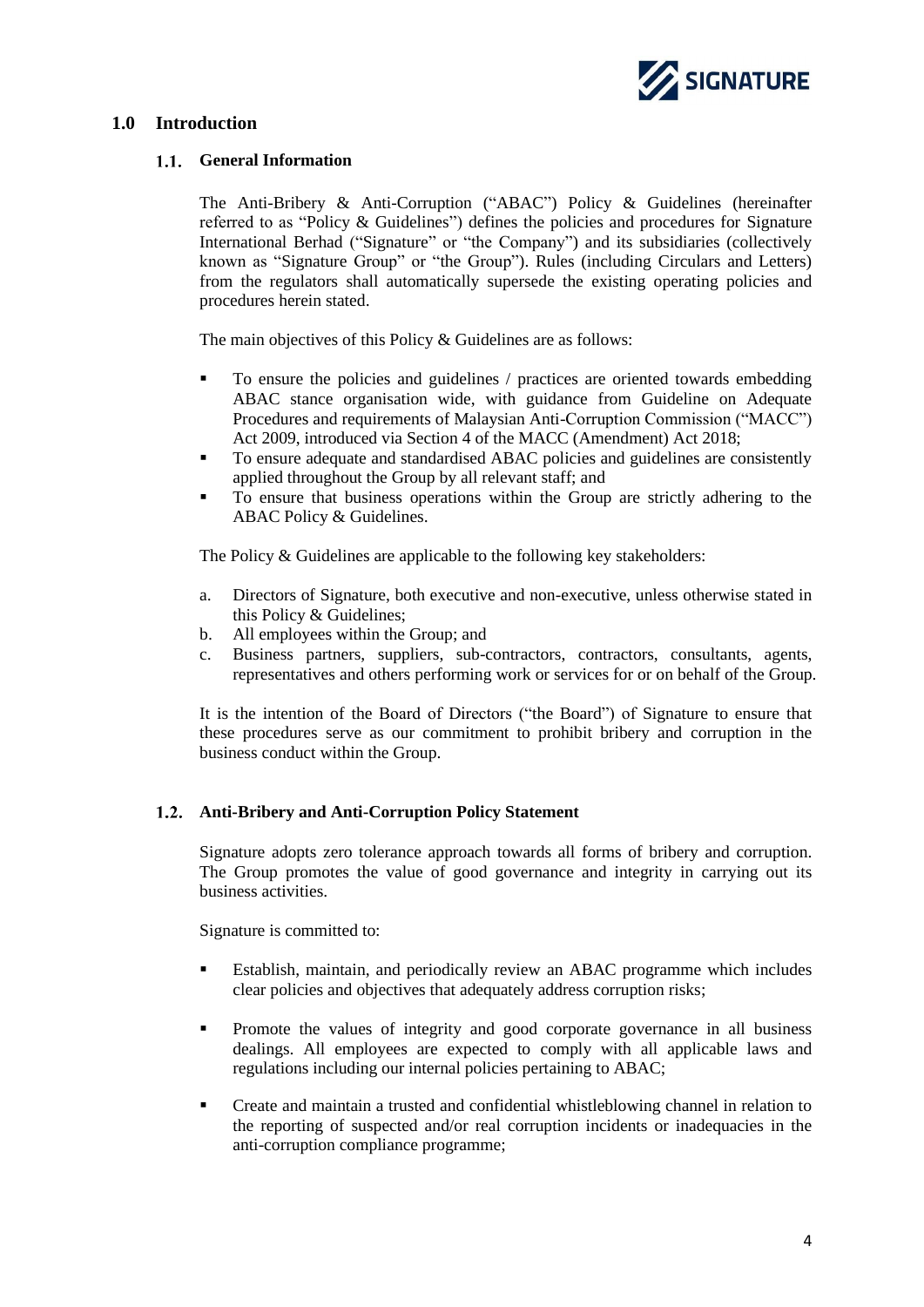

- Provide adequate training, awareness and communication to ensure employees comprehend the requirements, benefits, and their role and responsibilities for ABAC and corruption risk management; and
- Conduct continual review and improvements on the Group's policies and procedures in relation to anti-bribery and anti-corruption.

Employees who engage in any corrupt practices shall be subjected to disciplinary action in accordance with the Company's Employee Handbook, Code of Conduct and Code of Ethics ("CoC").

# <span id="page-5-1"></span><span id="page-5-0"></span>**2.0 Key Definition**

# **Anti-Bribery and Anti-Corruption Policy & Guidelines**

This refers to the ABAC Policy & Guidelines established by Signature.

#### <span id="page-5-2"></span>**Audit & Risk Management Committee**

This refers to the ARMC of Signature, who review the financial reporting and compliance matters, external audit, internal audit, risk management and internal control activities of the Group.

# <span id="page-5-3"></span>2.3. Bribery

ISO 37001:2016 defines bribery as offering, promising, giving, accepting or soliciting of an undue advantage of any value (which could be financial or non-financial), directly or indirectly, and irrespective of location(s), in violation of applicable law, as an inducement or reward for a person acting or refraining from acting in relation to the performance of that person's duties.

# <span id="page-5-4"></span>**Board of Directors**

This refers to as the Board of Signature.

# <span id="page-5-5"></span>2.5. Business Partners

Business partners are referring to any party with which the Group has a commercial relationship with but is not in a position to exercise a significant or controlling influence over, such as customers, business dealers, joint ventures partners, jointly control operations, business representatives, business alliances and associate companies of Signature.

# <span id="page-5-6"></span>**Code of Conducts and Code of Ethics**

This refers to as the formalised work and business ethics enforced within the Group.

# <span id="page-5-7"></span>**Corporate Hospitality**

This refers to any considerate care of guests offered in the manner that complete expenses are borne by the company itself. This includes refreshments, accommodation and entertainment at a restaurant, hotel, club, resort and other venue.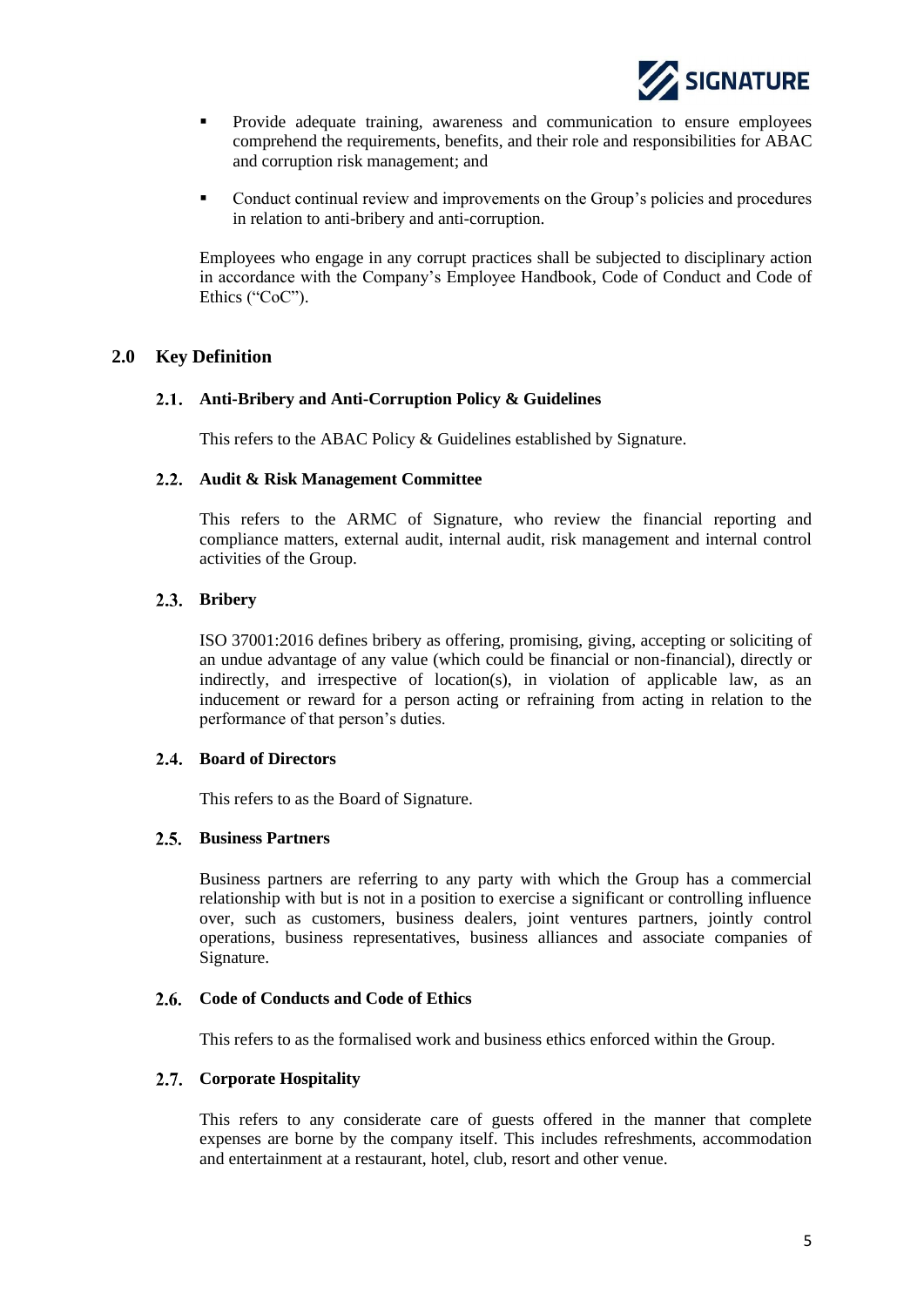

# <span id="page-6-0"></span>**Corruption**

The MACC Act 2009 defines corruption as the act of giving or receiving of any gratification or reward in the form of cash or in-kind of high value for performing a task in relation to his/her job description.

# <span id="page-6-1"></span>2.9. Donation

This refers to the gratification given out by the Group for charity, humanitarian aid or to support local community welfare, whether in-kind or by way of financial contribution.

# <span id="page-6-2"></span>**Employee**

This refers to any person who is in the employment of the Group, but not limited to Management, Managers, Executives and Non-Executives. This also include temporary staff and interns.

# <span id="page-6-3"></span>**Extortion Payment**

This refers to money that is forcibly extracted from the Group or its employee by real or perceived threat to health, safety and liberty and is outside the scope of ABAC.

# <span id="page-6-4"></span>**Facilitation Payment**

This refers to illegal or unofficial payment made in return for services that the Group is legally entitled to receive without making such payment. For example, a payment made to public official or a person with certifying/ approval function to expedite the necessary action in the capacity of abovementioned person.

# <span id="page-6-5"></span>2.13. Gift

This refers to items given by the Group to a third party without the expectation of payment or benefit in return. For example, voucher, gift cards, Company's branded products or promotional items, hamper, and festive gifts.

# <span id="page-6-6"></span>**Group Chief Executive Officer**

Defined as the executive responsible for carrying out corporate polices established by the Board, acting as the main point of communication between the Board and corporate operation.

# <span id="page-6-7"></span>**Guideline on Adequate Procedure**

This refers to the document issued by the Prime Minister's Department in December 2018, pursuant to Section 17A (4) and (5) of the MACC Act 2009.

# <span id="page-6-8"></span>**ISO 37001:2016**

This refers to the international standards on requirements and guidance for establishing, implementing, maintaining, reviewing and improving an anti-bribery management system.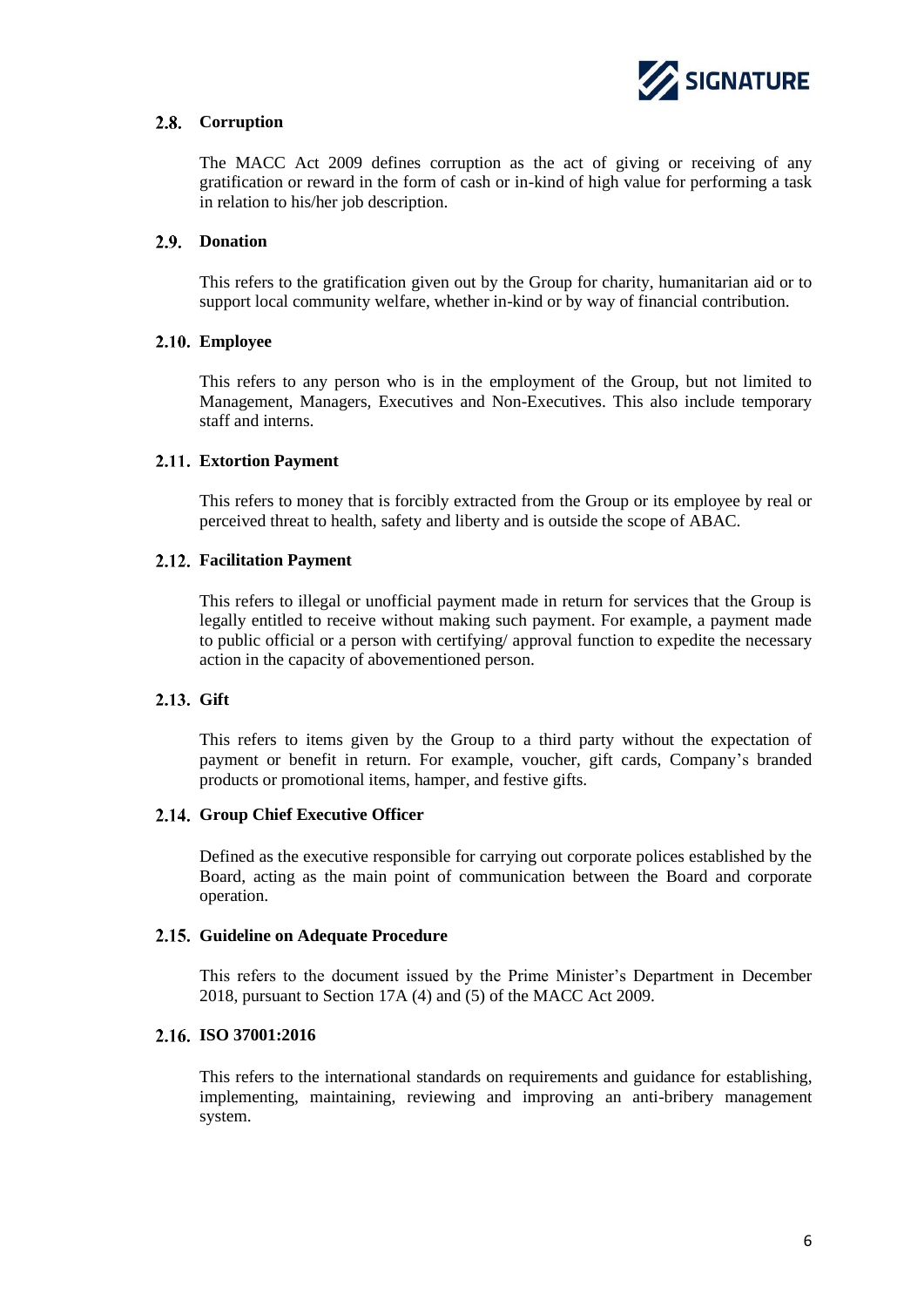

# <span id="page-7-0"></span>**Limit of Authority**

This refers to the approved documents stipulating the approving authority and authority limits allowed for the Board and Management at Signature.

# <span id="page-7-1"></span>**Public Officials**

This includes, without limitation, an officer to the federal and state government, local authorities, candidates for public office, officials of any political party, and officials of state-owned enterprises other than Signature.

# <span id="page-7-2"></span>**Management**

This refers to the management team of the Group, includes all heads of respective subsidiaries, CEO of respective business unit and heads of respective shared services unit.

# <span id="page-7-3"></span>2.20. Sponsorship

This refers to support, either financially or by way of product and/ or services for an event or activities organised by a profit/ non-profit organisation, local communities, government departments or agencies, primarily aimed at raising awareness about the Group profile.

# <span id="page-7-4"></span>**Whistleblower**

This refers to a person (internal or external) raising or reporting concerns of wrongful activities or wrongdoings as defined in the Whistleblowing Policy & Guideline of Signature.

# <span id="page-7-5"></span>**Whistleblowing Policy & Guidelines**

This refers to the Whistleblowing Policy & Guidelines of Signature, applicable to the Group.

# <span id="page-7-7"></span><span id="page-7-6"></span>**3.0 Responsibility**

# **Board of Directors**

- a. Sets commitment towards prohibition of bribery and corruption in the business conduct within the Group;
- b. Approves the ABAC Policy & Guidelines;
- c. Ensures the alignment of ABAC Policy & Guidelines to the strategy of the Group;
- d. Maintains oversight on ABAC governance, ensuring that best practices of ABAC management system is established, implemented, maintained and reviewed to adequately address the Group's bribery and corruption risks, including the Policy & Guidelines; and
- e. Promotes appropriate ABAC culture within the Group.

# <span id="page-7-8"></span>**Group Chief Executive Officer**

- a. Provides overall direction on the establishment, implementation and periodic review of ABAC Policy & Guidelines;
- b. Ensures the integration of ABAC Policy & Guidelines requirements into key organisation functions such as human resource management, procurement and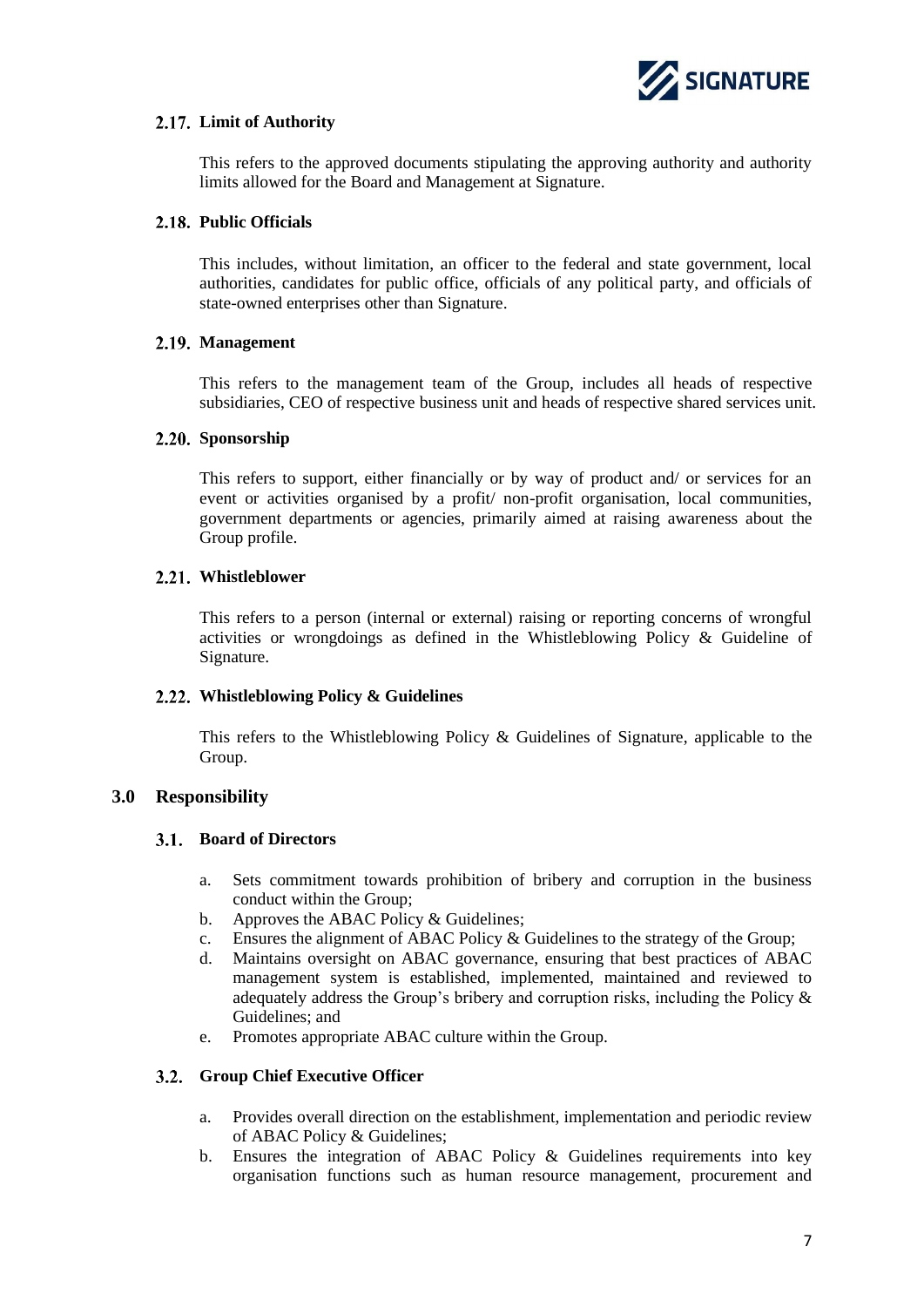

finance, and enhance the underlying controls on these key functions so as to support ABAC Policy & Guidelines requirements;

- c. Supports the resource allocation and investment in a robust and effective ABAC Policy & Guidelines;
- d. Supports adequate training and awareness programmes for the employees of the Group;
- e. Promotes appropriate ABAC culture within the Group; and
- f. Support other relevant management personnel in preventing and detecting bribery and corruption.

# <span id="page-8-0"></span>**Management**

- a. Provides direction on the establishment, implementation and periodic review of ABAC Policy & Guidelines within respective subsidiaries, business unit or shared services unit, whichever is applicable;
- b. Ensures the integration of ABAC Policy & Guidelines requirements into respective subsidiaries, business unit or shared services unit's key functions such as sale, operation, fulfilment and enhance the underlying controls on these key functions so as to support ABAC Policy & Guidelines' requirements;
- c. Monitors the compliance of ABAC Policy & Guidelines requirements and assess such compliance and report the result of the assessment of respective subsidiaries, business unit or shared service unit to Director-Finance quarterly;
- d. Supports the resource allocation and investment in a robust and effective ABAC Policy & Guidelines within respective subsidiaries, business unit or shared services unit;
- e. Supports adequate training and awareness programmes for the employees of respective subsidiaries, business unit or shared services unit;
- f. Communicates on the ABAC Policy & Guidelines for respective subsidiaries, business unit or shared services unit, both internally and externally;
- g. Promotes appropriate ABAC culture within respective subsidiaries, business unit or shared services unit; and
- h. Support relevant personnel in preventing and detecting bribery and corruption within respective subsidiaries, business unit or shared services unit.

# <span id="page-8-1"></span>**Employees**

- a. Executes the ABAC Policy & Guidelines, including enhancement of underlying controls on affected functions under his/ her responsibility, as elaborated in this Policy & Guidelines;
- b. Adheres to the requirement of the ABAC Policy & Guidelines; and
- c. Reports on suspected bribery or corruption via the whistleblowing channel of Signature.

# <span id="page-8-2"></span>**Director - Finance**

- a. Ensures that the ABAC Policy & Guidelines are adhered to within the Group;
- b. Reports on non-compliance cases to the ARMC, including follow-up action status on the said cases;
- c. Attends to inquiries about Signature's ABAC Policy & Guidelines and its practices within the Group; and
- d. Facilitates the corruption risk assessment periodically.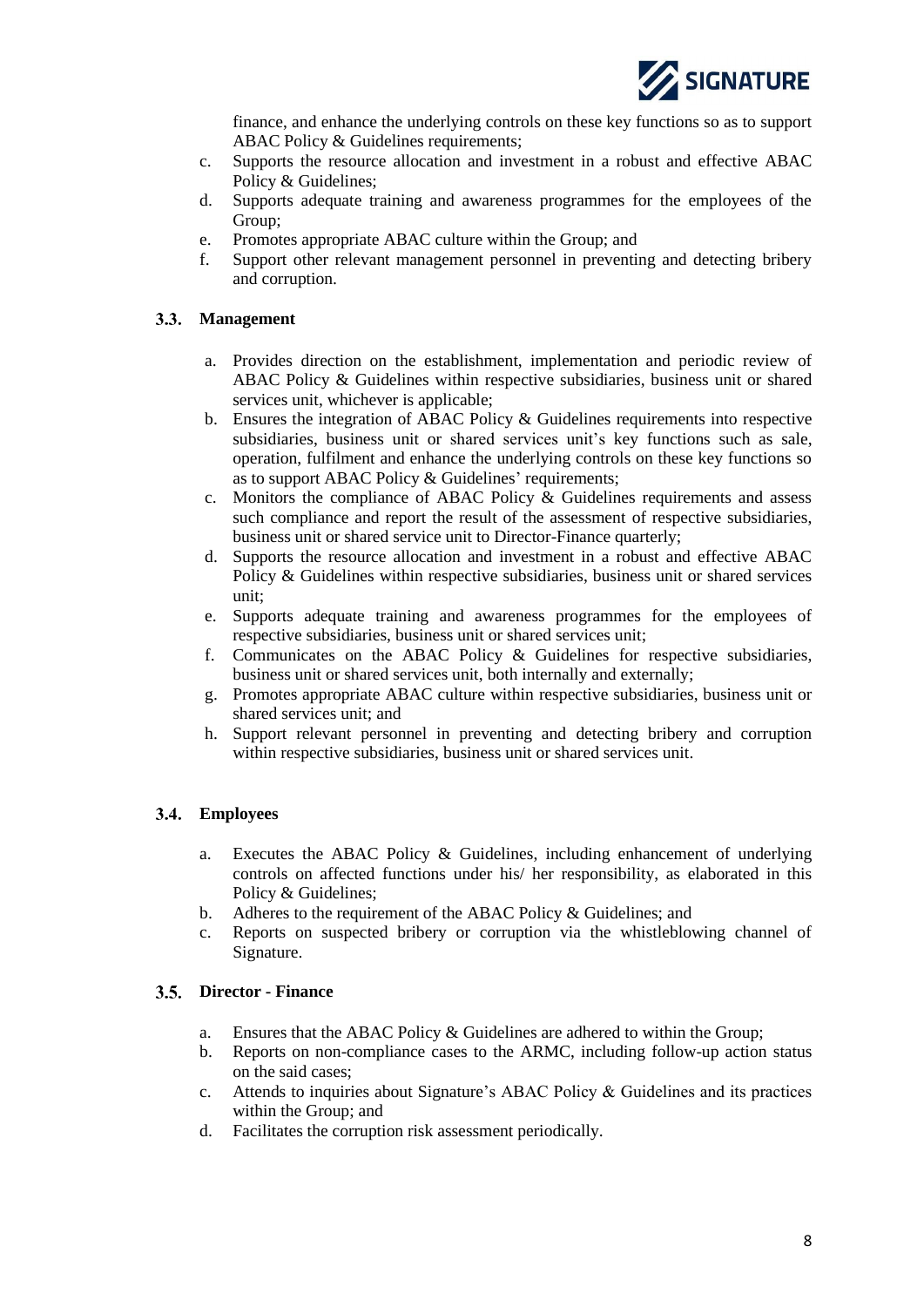

# <span id="page-9-0"></span>**Amendments to Policy & Guidelines**

If there is any requirement to update, improve, and / or amendments made to this Policy & Guidelines, proposed changes shall be submitted for authorisation and for approval by the Board. Key information on addition of new policy / procedure and deletion or variation of existing policy / procedures shall be indicated for version control purpose.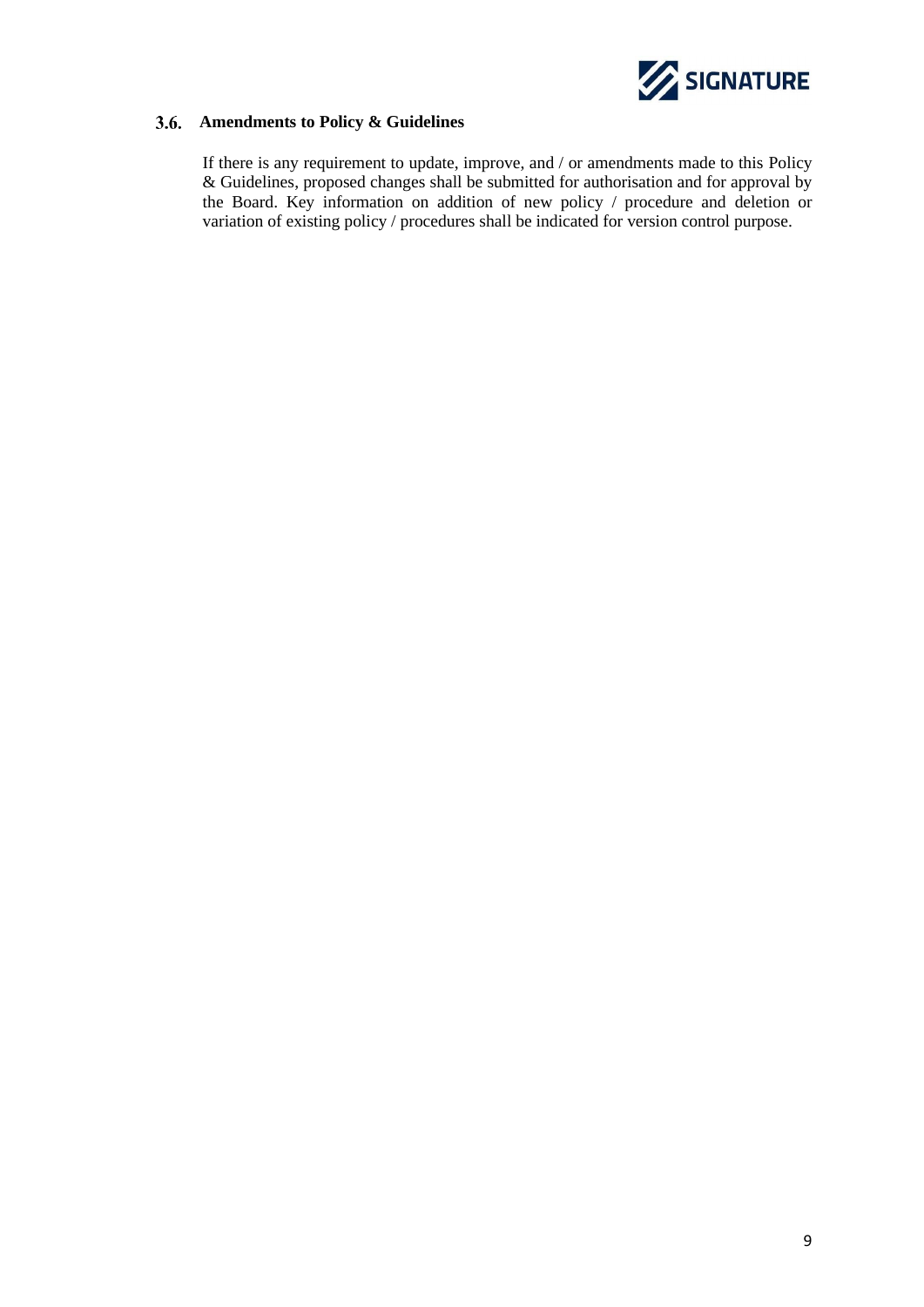

# <span id="page-10-0"></span>**4.0 Corruption Risk Assessment Approach**

a. The corruption risk assessment process is depicted in the diagram below:



- b. The Board, through the ARMC, shall oversee and ensure accountability of corruption risk identified with the corresponding controls to be implemented.
- c. The risk parameters (i.e. financial impact, customer relationship and reputation / media) are established to evaluate the consequences of a risk, namely likelihood of occurrence and criticality of impact, based on Signature's risk appetite.
- d. Risk Register is developed to capture both possible and actual corruption scheme(s), root causes, existing key controls and impact. The risks are then evaluated based on the likelihood of occurrence and criticality of impact (i.e., Low, Medium, High and Extreme) to provide a basis for Management in strategic decision-making process and mitigation of corruption risks.
- e. ARMC of Signature shall conduct regular risk assessment i.e. on an annual basis and/or when there is a change in law or circumstance of the business to ensure the identified corruption risks are remains relevant and adequate mitigating controls are discussed and implemented.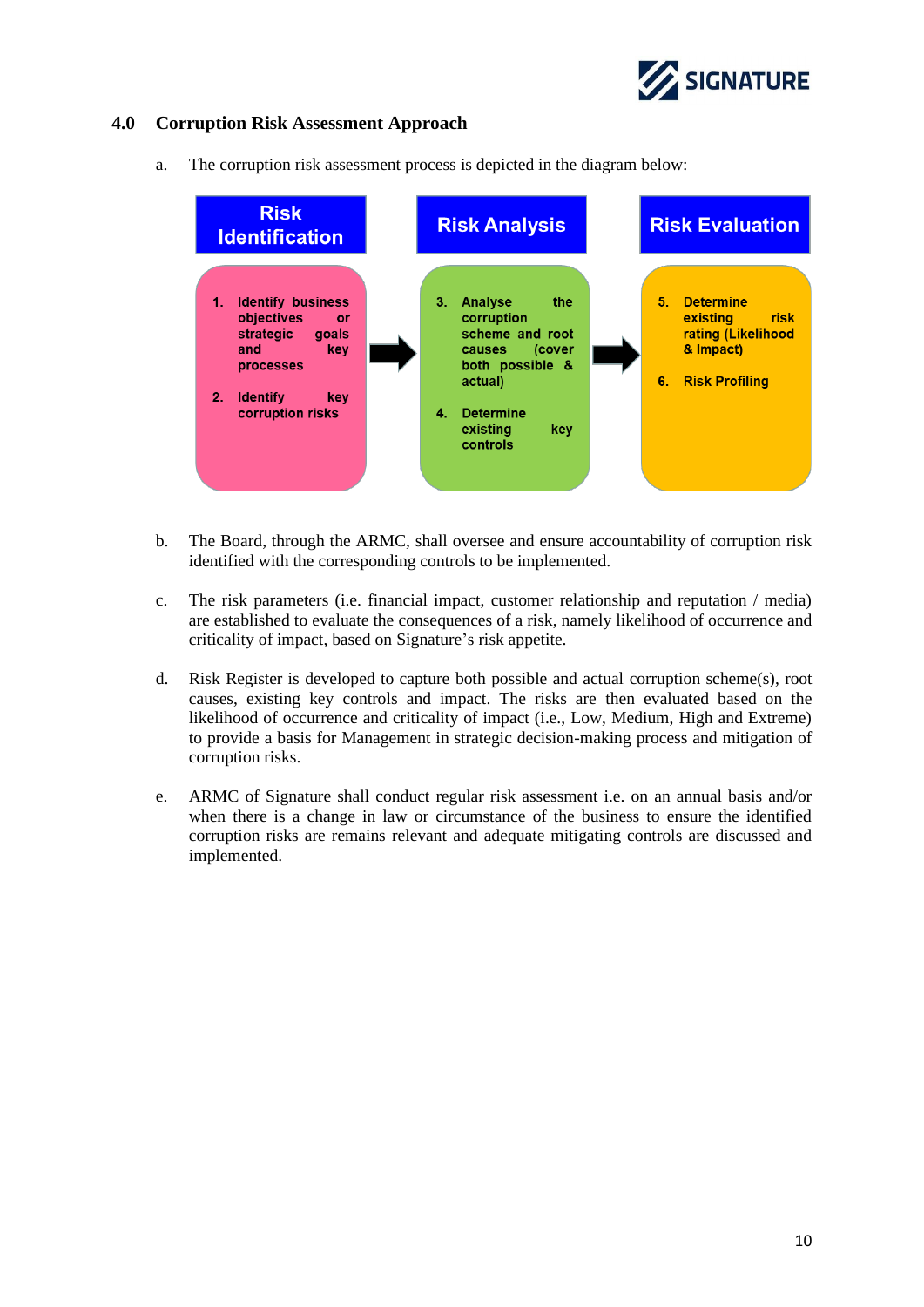

# <span id="page-11-0"></span>**5.0 Gift & Corporate Hospitality**

Signature recognises the importance of gift and corporate hospitality giving / acceptance, donation and sponsorship activities to maintain good rapport with its vendors, customers, business partner and public officials. The policies and procedures set out below are to safeguard the Group's reputation and to protect its employee from allegation of soliciting or giving bribe, corruption or exercising undue influence on external party(s) for personal gain.

# <span id="page-11-1"></span>**"No Gift" Policy**

- a. Signature has adopted a "No Gift" policy whereby, subject only to certain narrow exceptions. Signature's employees and directors (executive and non-executive), family members or agents acting for or on behalf of Signature's employees, directors or their family members are prohibited from, directly or indirectly, receiving or providing gifts.
- b. Signature requires all employees and directors to abide by this policy to avoid conflict of interest or the appearance of conflict of interest for either party in ongoing or potential business dealings between Signature and external parties as a gift can be seen as a bribe that may tarnish Signature's reputation or be in violation of anti-bribery and corruption laws.

A conflict of interest arises in a situation when an individual may have desired prevailing personal interest which could be envisaged and interfered the performance of duty or obscuring the judgment on what would be the best interest of the Company.

This would undermine the duties of good faith, fidelity, diligence and integrity as expected by Signature from its directors and employees in the performance of their duties and obligations.

It is the responsibility of directors and employees to inform external parties involved in any business dealings with Signature that the Company practices a "No Gift" policy and to request the external party's understanding for and adherence with this policy.

# <span id="page-11-2"></span>**Exceptions to "No Gift" Policy**

Although generally Signature practices a "No Gift" policy, there are certain exceptions to the general rule whereby the receiving and provision of gifts are permitted in the following situations:

- Exchange of gifts at the company-to-company level (e.g. gifts exchanged between companies as part of an official company visit/courtesy call and thereafter said gift is treated as company property);
- Gifts from company to external institutions or individuals in relation to the company's official functions, events and celebrations (e.g. commemorative gifts or door gifts offered to all guests attending the event);
- Gifts from Signature to employees and directors and/or their family members in relation to an internal or externally recognised Company function, event and celebration (e.g. in recognition of an employee's/director's service to the Company).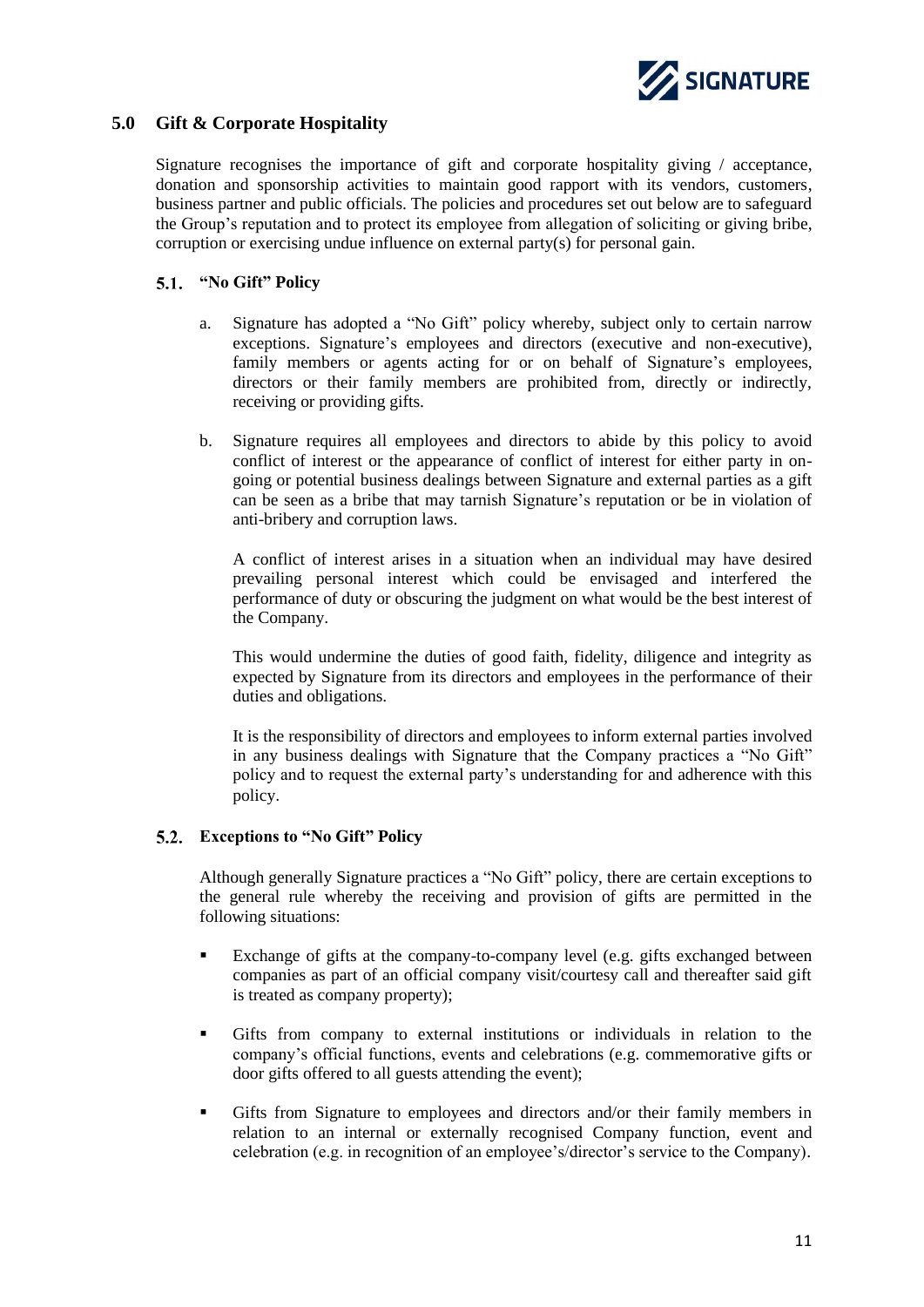

- Gifts from Signature to employees and directors and/or their family members in relation their sickness or death (e.g. the condolence money or flower and get-well gift from Signature to support the employees);
- Gifts in the form of cash or cash equivalent from external party(s) as sponsorship for Signature's official function, event and celebration (e.g. lucky draw gifts for annual dinner);
- Token gifts of nominal value normally bearing the Signature or company's logo or (e.g. t-shirts, pens, diaries, calendars and other small promotional items) that are given out equally to members of the public, delegates, customers, partners and key stakeholders attending events such as conferences, exhibitions, training, trade shows etc. and deemed as part of the company's brand building or promotional activities; or
- Gifts to charitable organisations or the equivalent who have no business dealings with Signature (e.g. monetary gifts or gifts in-kind to charitable organisations).

# <span id="page-12-0"></span>**Purchase of Gift and Corporate Hospitality**

- a. Purchase requisition pertaining gift and corporate hospitality shall be a reasonable amount, subject to approval in line with the LOA. Such gifts and hospitality shall fulfil **ALL** the following conditions prior to approval:
	- i. They are intended to maintain good rapport with the vendors/ customers of the Group and public officials;
	- ii. They are limited, customary and lawful under the circumstances;
	- iii. They do not have or perceived to be affecting action(s) or decision(s) of the receiving party;
	- iv. There shall be no expectation of any specific favour, benefit or advantages from the intended recipients;
	- v. There shall not be any corrupt/ criminal intent; and
	- vi. The giving out of gift or corporate hospitality shall be transparent.
- b. Purchase of gift or corporate hospitality, subject to the fulfilment of situations/ condition as stipulated in Clause 5.2 and Clause 5.3(a), is only permitted to the employee with the Management's approval or Management with the GCEO's approval, whichever is applicable and further subject to Clause  $5.3(c)$  or  $5.3(d)$ .
- c. Any purchase of gift or corporate hospitality in nature exceeding RM2,000 shall require a second approval from the GCEO.
- d. Entertainment offered by an employee or director of the Group to external party(s) requires approval by the Management and entertainment expenses exceeding RM2,000 per occasion shall further require GCEO's approval, this is in line with the claims processing procedure.
- e. Purchase requisition pertaining to gifts and corporate hospitality for officials from the public sector, it shall be restricted to statutory limit of the respective countries. However, gift in the form of cash or cash equivalent shall never be given or offered to any public officials.
- f. Purchase requisition on gift or corporate hospitality shall be indicated with purpose of requisition, including client or vendor name or representative details.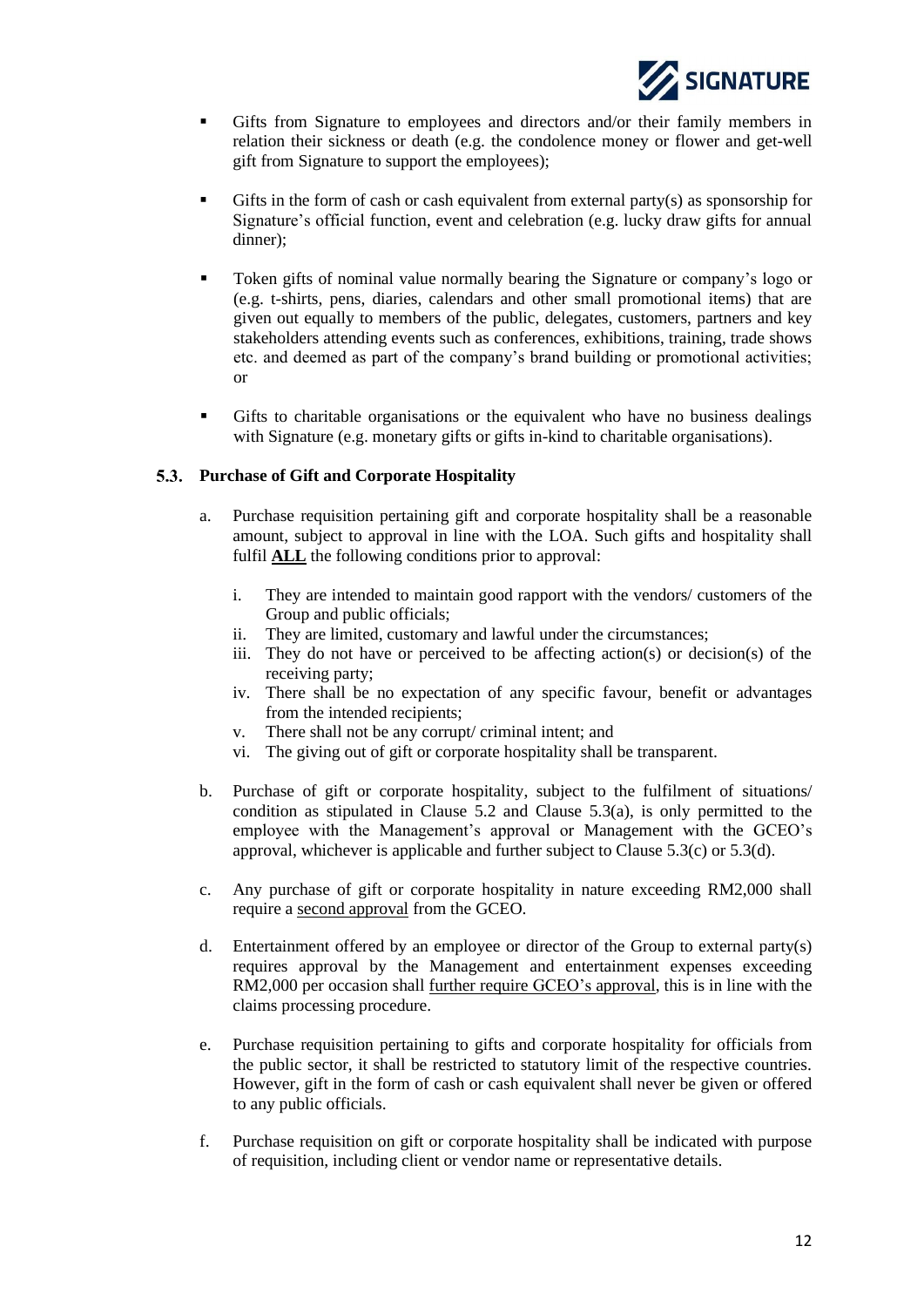

g. In the event of any dispute between any internal practices, existing policy and or procedure already imbedded within the constitution of the organisation prior to the commencement of this ABAC Policy & Guidelines. All disputes on **limits** set in Clause 5 of this ABAC Policy & Guidelines shall prevail over all other documentation.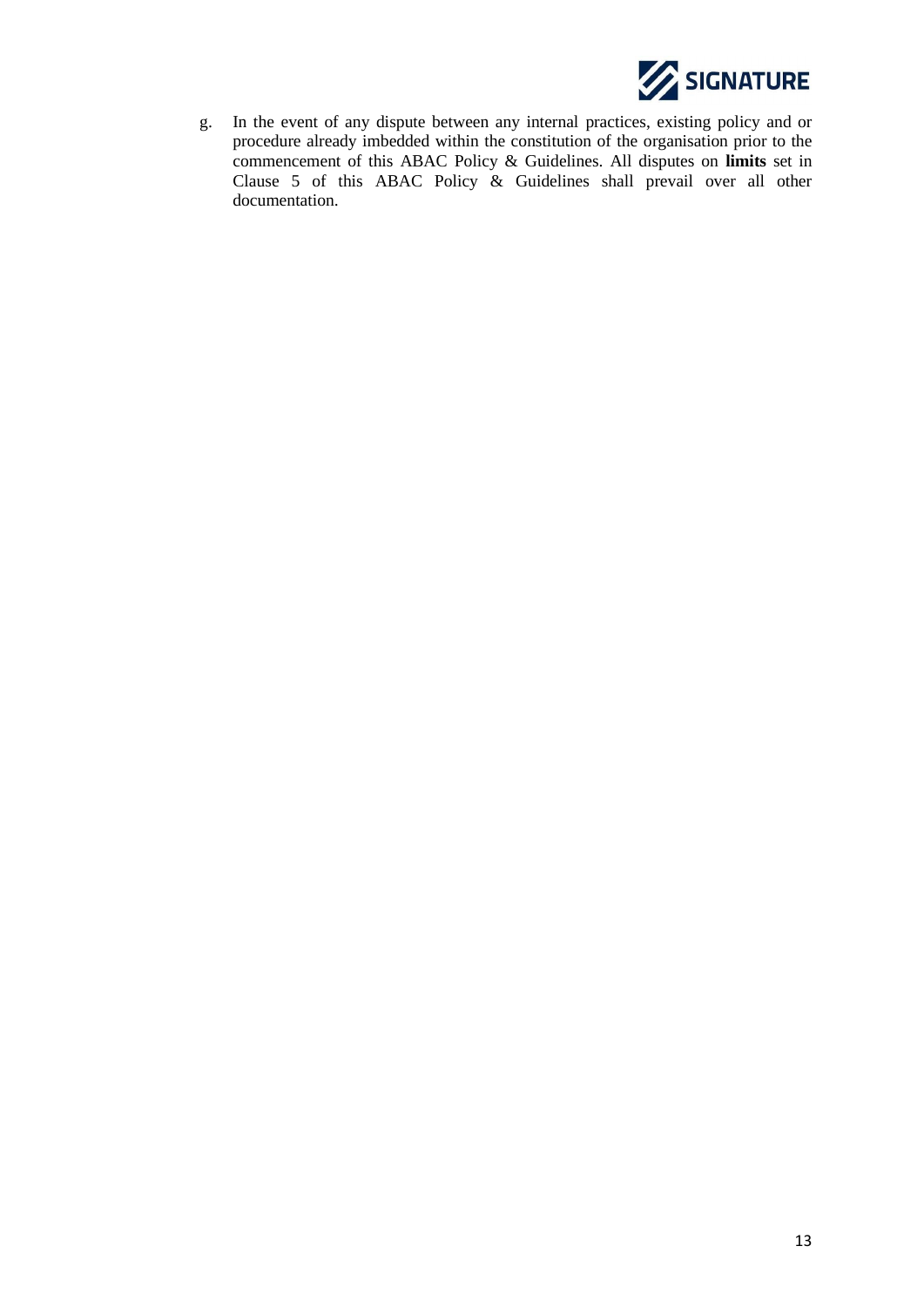

# <span id="page-14-0"></span>**Gift Acceptance**

- a. Under no circumstances that an employee or director of the Group shall receive or solicit for personal gift from an external party. All employee, director of Signature or his/her family/household members are not allowed to accept gifts in the form of cash or cash equivalent i.e. bonds, loans, air tickets or use of vacation property from an external party.
- b. Although the general principle is to immediately refuse or return such gifts, accepting a gift on behalf of Signature is allowed only in very limited circumstances, whereby refusing the gift is likely to seriously offend and may sever Signature's business relationship with the Third Party.
- c. A gift received which exceeding RM500 in value or such other amount which may be of value is considered gift with commercial value, by the employee of the Group from external party(s) requires declaration to the respective Management as per reporting line and Human Resource ("HR") Department. HR shall record such declaration and report to GCEO for review and subsequently maintain such record.

# <span id="page-14-1"></span>**Entertainment Acceptance**

- a. Under no circumstances that an employee and director of the Group shall accept or solicit entertainment in the exercise of their duties and responsibilities towards the Company which is regarded detrimental to Signature.
- b. Nevertheless, business lunches or dinners are an accepted mode of hospitality. But should be infrequent and non-lavish. The sole purpose shall be for enhancement of a business relationship and not for reciprocity. Employees and directors of the Group shall exercise proper care and judgment prior to accepting any entertainment from external party. This is vital to safeguard the Group's reputation and to protect its employee from allegation of soliciting bribe or corruption.
- c. Entertainment received by an employee from external party(s) requires declaration to the respective Management as per reporting line and HR. HR shall record such declaration and report to GCEO for review and subsequently maintain such record.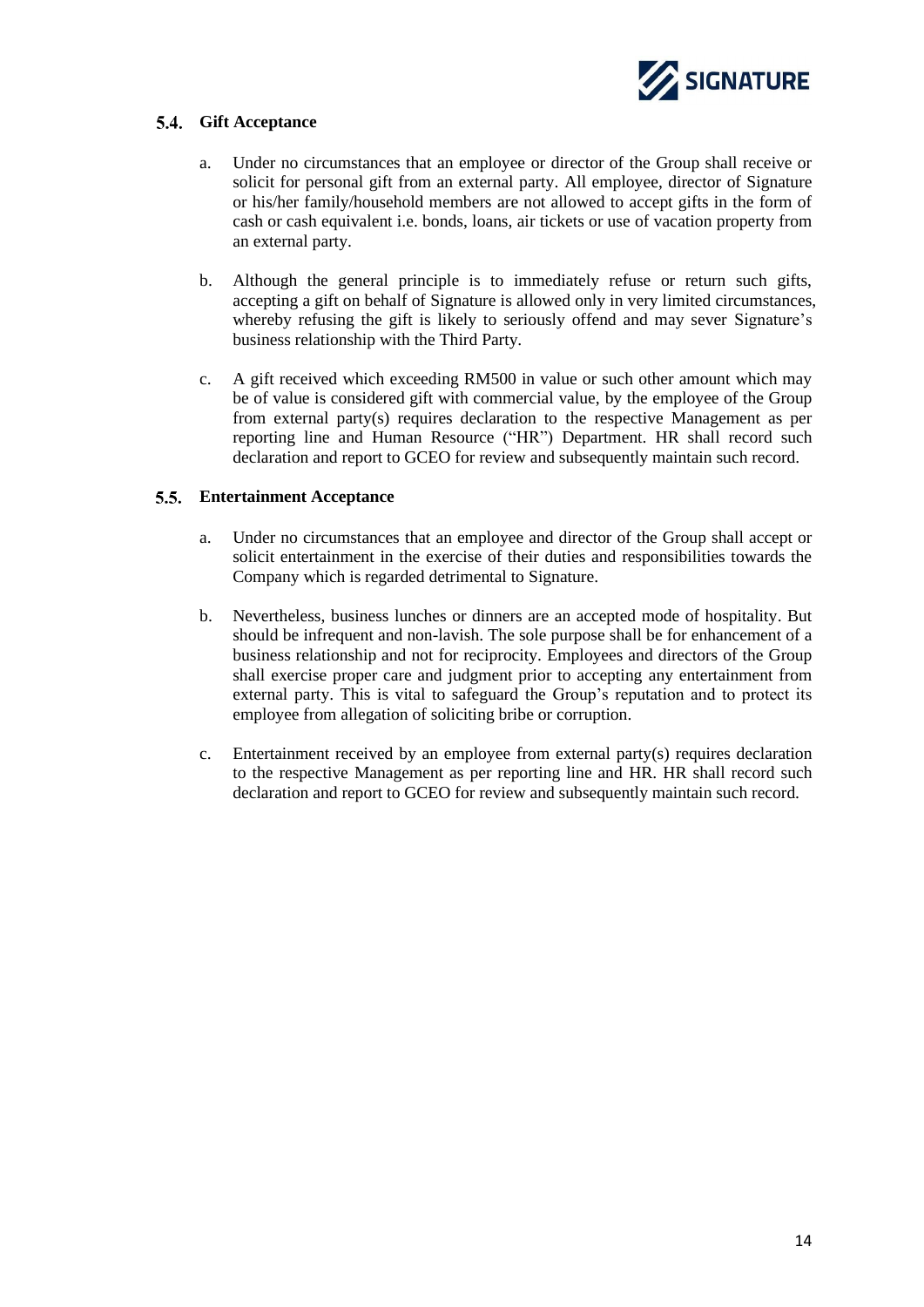

# <span id="page-15-0"></span>**6.0 Corporate Social Responsibility**

- a. All Corporate Social Responsibility ("CSR") related sponsorships and donations shall be made in accordance with Signature's policies with prior approval by authorised personnel in line with the LOA.
- b. Given the nature of Signature's business, government agencies or local authority bodies may request for sponsorship and/ or donations in respect of CSR events. As part of Signature's commitment to CSR and sustainable development, as a general matter, Signature provides such assistance in appropriate circumstances and in an appropriate manner.
- c. Such requests shall be examined for legitimacy and not be made to improperly influence a business outcome. The proposed recipient shall be a legitimate organisation and appropriate due diligence shall be conducted in particular to ascertain whether any Public Officials are affiliated with the organisation. Any red flags shall be resolved before committing any funds to the programme. Even requests determined to be legitimate shall be carefully structured to ensure that the benefits reach their intended recipients.
- d. If any employee or director are in any doubt as to whether a charitable contribution or social benefit is appropriate, Management shall seek legal consultation accordingly.

#### <span id="page-15-1"></span>**6.1 Donation and Sponsorship**

- a. The Board and Management shall ensure that all sponsorships and donations are not used as a subterfuge for bribery or used to circumvent or avoid any of the provisions of the CoC, including in particular, the prohibition on bribery. Signature needs to be certain that donations to foreign-based charities or beneficiaries are not disguised illegal payments to public officials, and shall ensure that the charity does not act as a conduit to fund illegal activities in violation of international anti-money laundering, anti-terrorism and other applicable laws.
- b. The resources (including funds and facilities) of Signature Group shall not be used for or contribute to any political organisation or candidate.
- c. The Policy & Guidelines, in accordance with Signature's commitment to contribute to the community coupled with its values of integrity and transparency, all sponsorships and donations shall comply with the following:
	- ensure such contributions are allowed by applicable laws;
	- obtain all the necessary internal and external authorisations;
	- be made to well established entities having an adequate organisational structure to guarantee proper administration of the funds;
	- be accurately stated in the company's accounting books and records; and
	- not to be used as a means to cover up an undue payment or bribery.

Examples of red flags to look out for are as follows:

- The proposed recipient /organisation have affiliations with a public official or their relatives are involved;
- The contribution is made on behalf of a public official;
- There is a risk of a perceived improper advantage for Signature; or
- The proposed recipient is based in a high-risk country, the request comes from a high-risk country or the activity takes place in a high-risk country.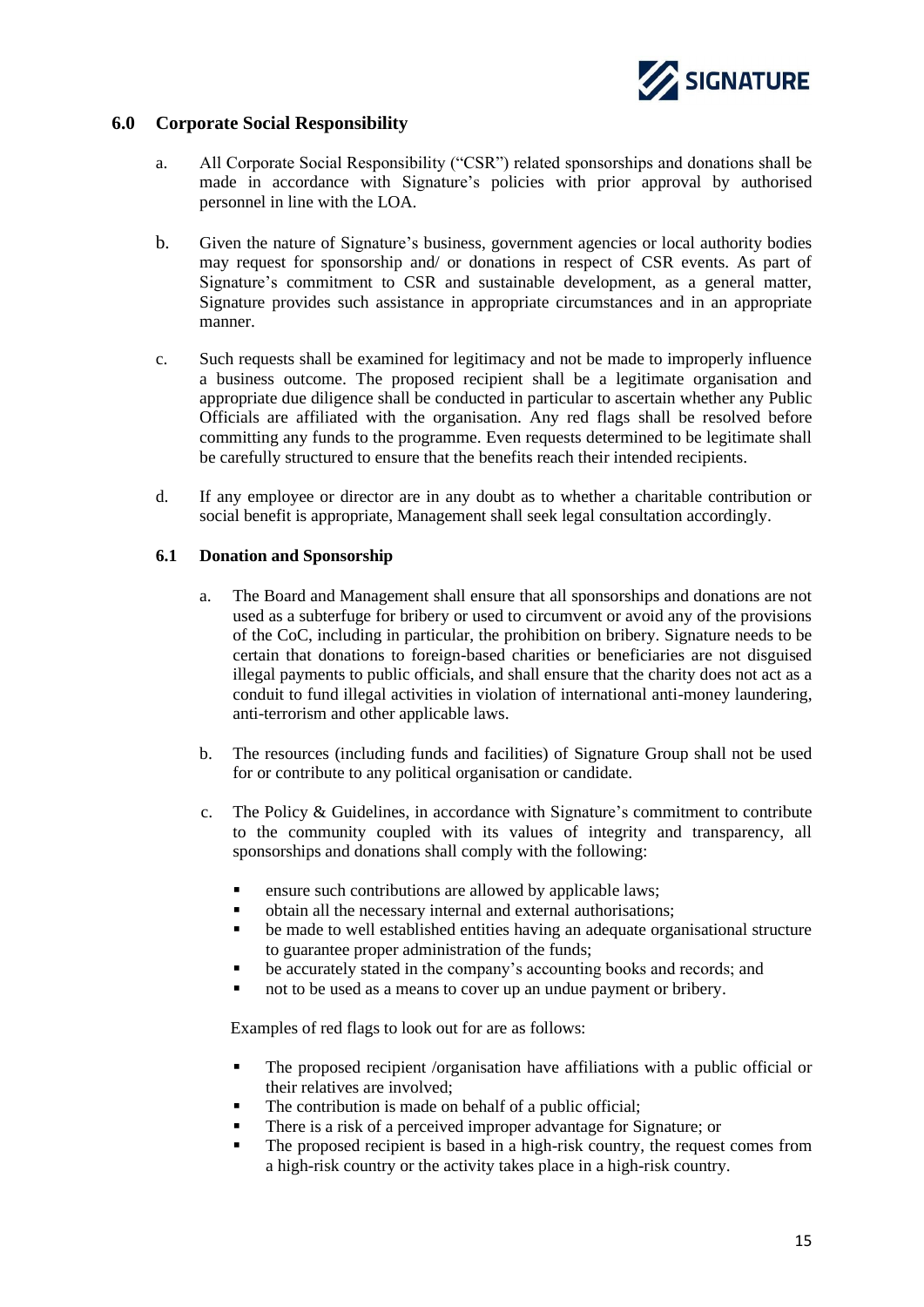

- d. Signature requires employees to use good judgment and common sense in assessing the requests. When in doubt, employees shall seek for legal advice or escalate the matter to the GCEO to determine the authenticity of such requests.
- e. Donation and sponsorship are only permissible with prior approval by the Management and if such donation and sponsorship exceeding RM5,000 per occasion and entity shall further require second approval by GCEO. All donations and sponsorship payment shall be supported with an official letter of request /announcement /notice from the requesting external party and proof of receipt.
- f. Donation or sponsorship which are more than RM25,000 for a single individual or entity shall be subject to approval by the Board.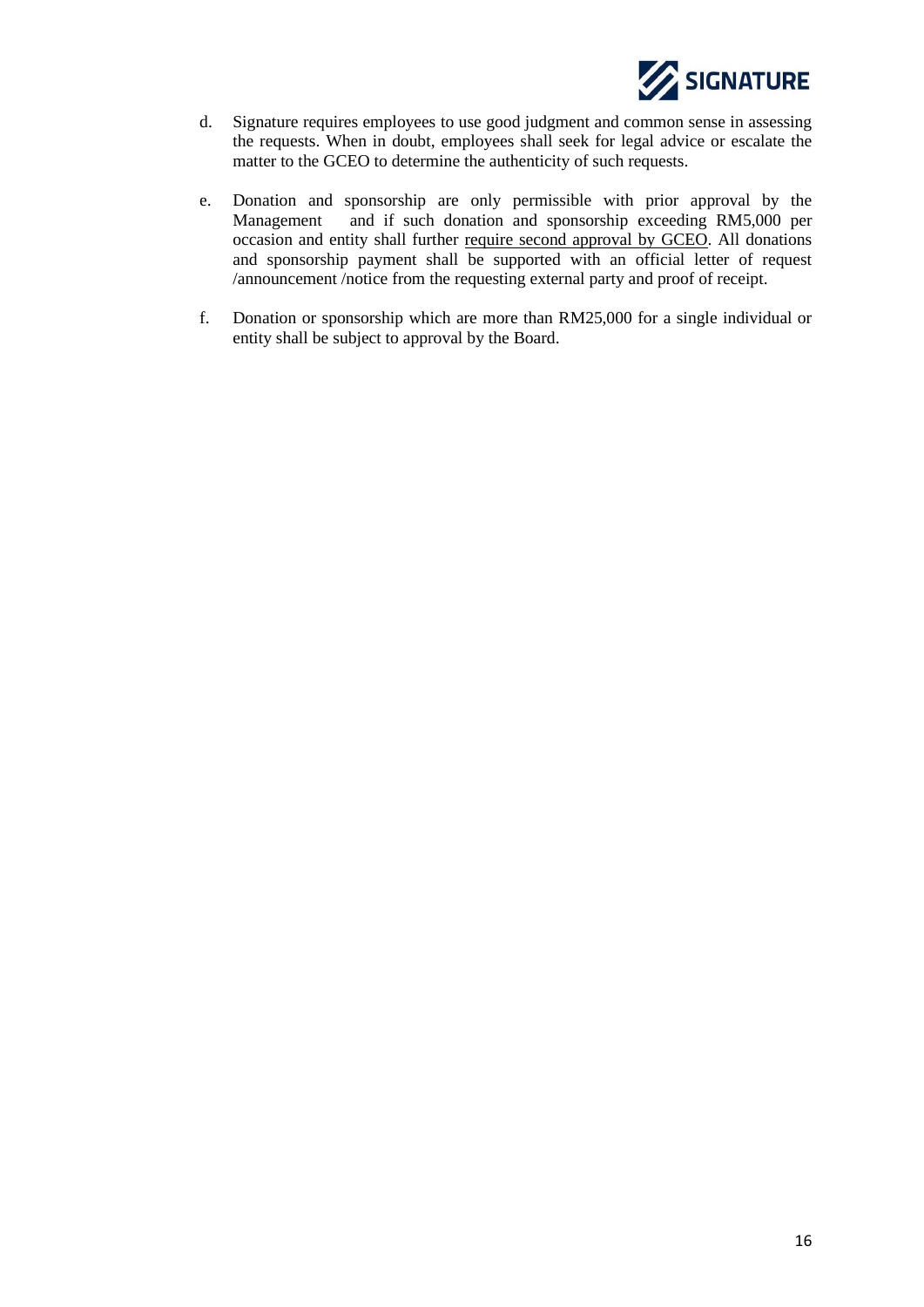

# <span id="page-17-0"></span>**7.0 Facilitation and Extortion Payments**

- a. Facilitation payment to external party, in particular, public officials, is strictly prohibited as it is seen as a form of bribery and corruption. Extortion payment to external party, on the other hand, is not categorised as an illegal activity by legal means, as the health, safety and liberty of one is paramount.
- b. The Director Finance shall maintain a record of such event and report the payment to the relevant authority.

# <span id="page-17-1"></span>**Facilitation Payment**

- a. Facilitation payment to external party, in particular, public officials, is strictly prohibited as it is seen as a form of bribery and corruption, unless it can be proven that such payment is legitimate and supported by an official receipt.
- b. Facilitation payment shall not be in any way or form to be disguised or translated in personnel remuneration package.
- c. Subject to the fulfilment of criteria in Clause 7.1(a), facilitation payment request shall be approved by the GCEO.

# <span id="page-17-2"></span>**Exception to Facilitation Payment (Extortion Payment)**

- a. Extortion payment to any party shall not be made unless the employee(s) health, safety and or liberty are threatened.
- b. Subject to the fulfilment of criteria in Clause 7.2(a), extortion payment request shall be approved by the GCEO.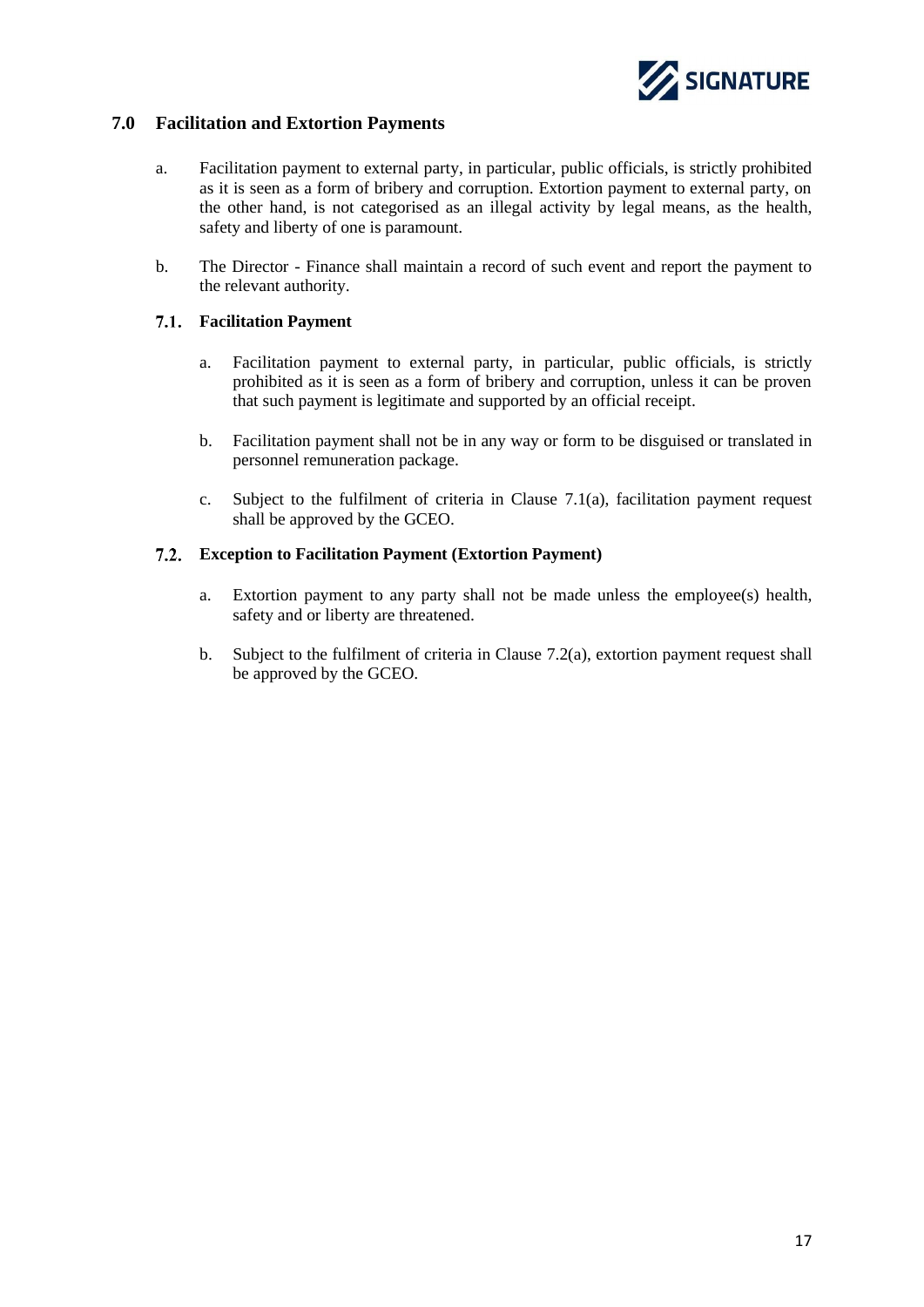

# <span id="page-18-0"></span>**8.0 Due Diligence Procedures and Dealing with External Parties**

Signature recognises the objective of due diligence procedures on customers, business partners, vendors and employees to evaluate the risk of bribery and corruption associated with these parties. This also serves as a basis for decision making, whether to accept or reject before entering into any contractual arrangement or business dealing.

Signature Group shall require due diligence procedures to be applied on the key stakeholders below:

- i. Vendors or agents;
- ii. Customers;
- iii. Business partners; and
- iv. Employees.

The diagram below depicts the due diligence process flow:

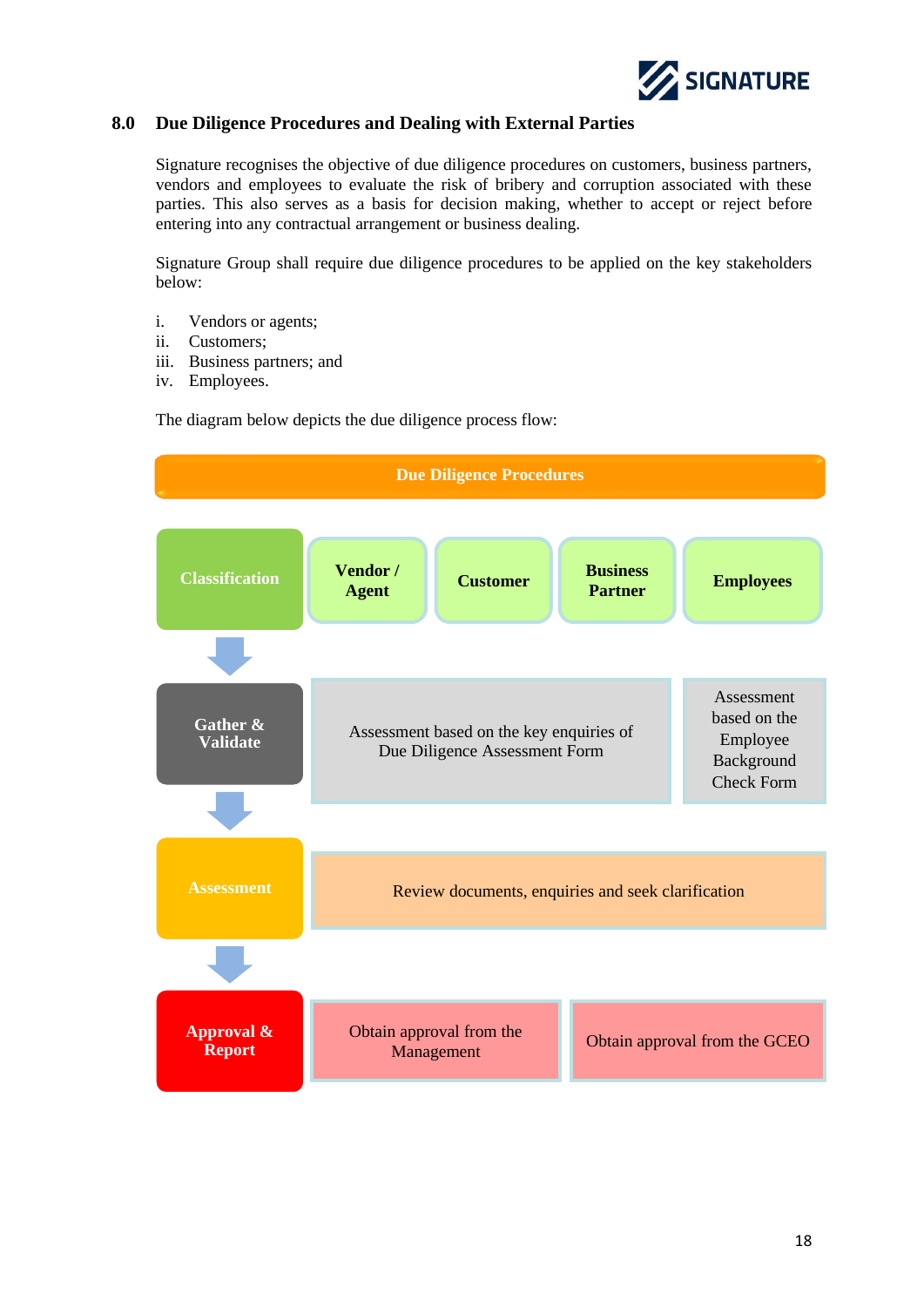

# <span id="page-19-0"></span>**Dealing with Vendors or Agents**

- a. Signature is committed to uphold the highest standard of ethics and integrity in all aspects of its procurement activities by:
	- i. Adhering to the procurement policies and procedures;
	- ii. Avoiding dealing with any vendor, sub-contractors, or agents who known or reasonably suspected of corrupt practices;
	- iii. Ensuring that all new vendors/ sub-contractors/ agents are subject to background assessment and conflict of interest check prior to registration and acceptance;
	- iv. Communicating the Policy & Guidelines requirements to vendor, subcontractors or agents (Please refer to *Appendix A* for *Vendor ABAC Declaration Form*);
	- v. All contracts/agreement entered with vendors, sub-contractors or agents to incorporate a provision whereby Signature retains right to audit third party compliance with the Policy & Guidelines; and
	- vi. All agents/sub-contractors/vendors/suppliers are required to declare on their adherence to the Policy & Guidelines requirements via *Appendix A Vendor ABAC Declaration Form*.
- b. A Due Diligence Assessment Form shall be used in guiding Signature's employee to undertake an assessment on the vendors', sub-contractors', or agents' background and reputation, including their conflict of interest (Please refer to *Appendix B* for *Due Diligence Assessment Form*). The key components of vendor/ sub-contractor/ agent due diligence procedures cover the following but may vary depending on the circumstances:
	- i. Corporate profile;
	- ii. Company search via Suruhanjaya Syarikat Malaysia ("SSM") or equivalent authorities in the respective countries of operation;
	- iii. Financial background;
	- iv. Directorship;
	- v. Past records of criminal, bribery or corruption cases;
	- vi. Past records of works or experience; and
	- vii. Potential conflict with existing employees or Director of the Group.
- c. The results and/ or any concern raised during this due diligence assessment shall be communicated to and with approval from the Management prior to entering into the relationship.

# <span id="page-19-1"></span>**Dealing with Customers**

- a. In ensuring that Signature dealings with its customers (save and except retail customers) complies with relevant rules, regulations and the Policy & Guidelines requirements, the safeguard procedures below are required:
	- i. All new customers are subject to background assessment and conflict of interest check prior to entering into a business dealing; and
	- ii. A standard ABAC clause shall be included in all contracts / agreement entered with customers to enable the Company to terminate the contract in the event of any proven bribery or corruption activities by the customers in the dealing with the Company in the event the said contracts / agreement are prepared by Signature. If the contracts are prepared by clients, the Company shall provide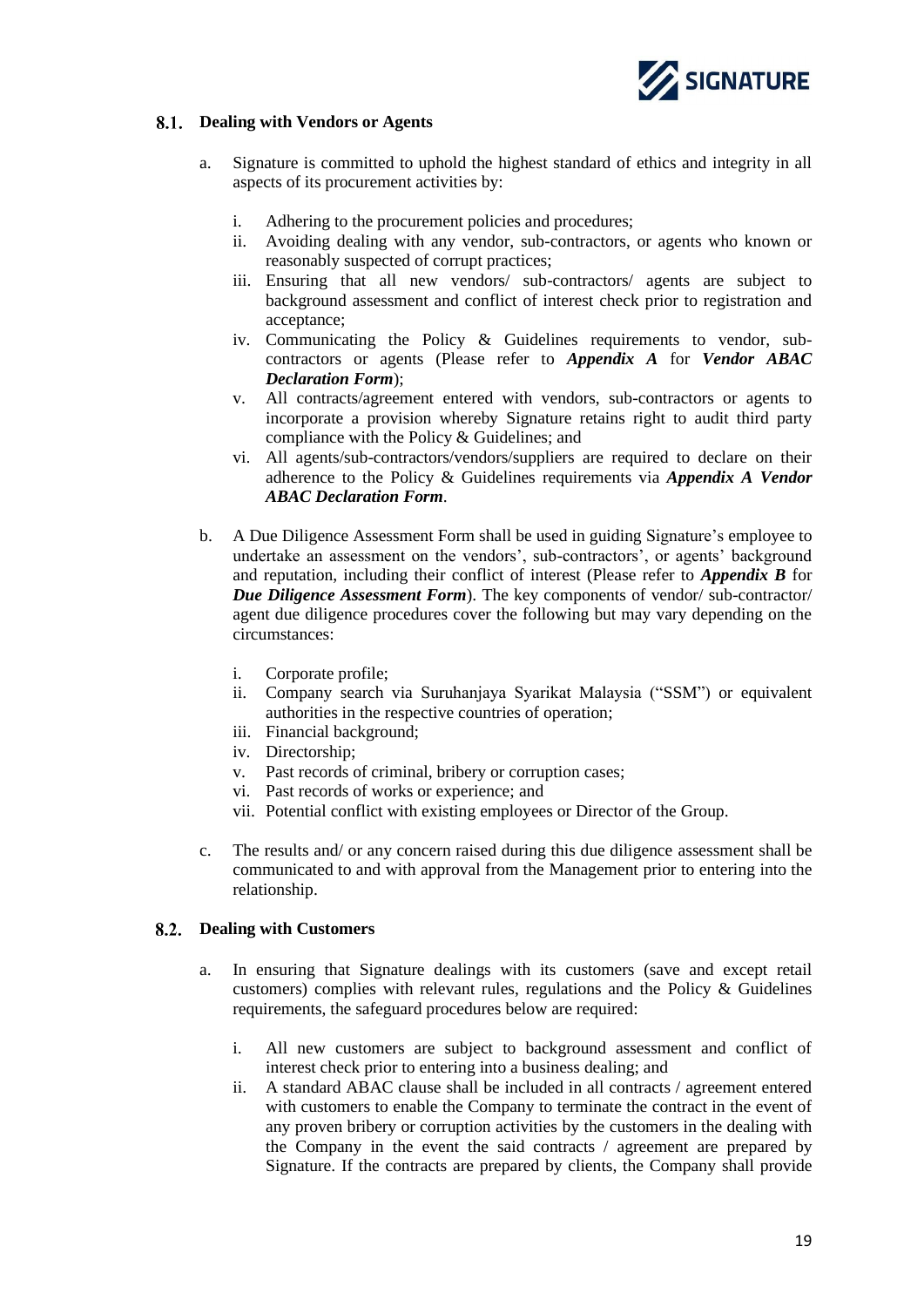

the ABAC Policy of Signature to customers and use their best endeavour to obtain the Customer's written acknowledgement.

- b. A Due Diligence Assessment Form shall be used in guiding the employee of Signature to undertake an assessment on the customers' background and reputation, including their conflict of interest (Please refer to *Appendix B* for *Due Diligence Assessment Form*). The key components of customers due diligence procedures cover the following but may vary depending on the circumstances:
	- i. Corporate profile;
	- ii. Company search via SSM or equivalent authorities in the respective countries of operation;
	- iii. Financial background;
	- iv. Directorship;
	- v. Past records of criminal, bribery or corruption cases; and
	- vi. Potential conflict with existing employees or Director of the Group.
- c. The results and/ or any concern raised during this due diligence assessment shall be communicated to the Management prior to entering into the relationship.

# <span id="page-20-0"></span>**Dealing with Business Partners**

- a. To ensure that the Business Partners complies with relevant rules, regulations and the Policy & Guidelines requirements when dealing with Signature, a standard ABAC clause shall be included in all contracts / agreement entered with Business Partners to enable the Company to terminate the contract in the event of any proven bribery or corruption activities by the Business Partners in the dealing with the Company.
- b. To improve the background assessment, a due diligence process shall be carried out with regards to any business partner who intend to enter into long terms business relationship with Signature.
- c. Due diligence assessment shall be carried out to ensure business partner is not likely to commit bribery and corruption activities in the course of its partnership with Signature. Conflict of interest check shall also be carried out during due diligence and make declaration to the Board during evaluation. (Please refer to *Appendix B* for *Due Diligence Assessment Form*). The key components of business partner due diligence procedures cover the following but may vary depending on the circumstances:
	- i. Corporate profile;
	- ii. Company search via SSM or equivalent authorities in the respective countries of operation;
	- iii. Financial background;
	- iv. Directorship;
	- v. Past records of criminal, bribery or corruption cases; and
	- vi. Potential conflict with existing employees or Director of the Group.

# <span id="page-20-1"></span>**Dealing on Recruitment of Employees**

a. Background screening on shortlisted candidate(s) is required during the evaluation stage of recruitment process (Please refer to *Appendix C* for *Employee Background Check Authorisation Form* and *Appendix D* for *Employee Background Check Form)*.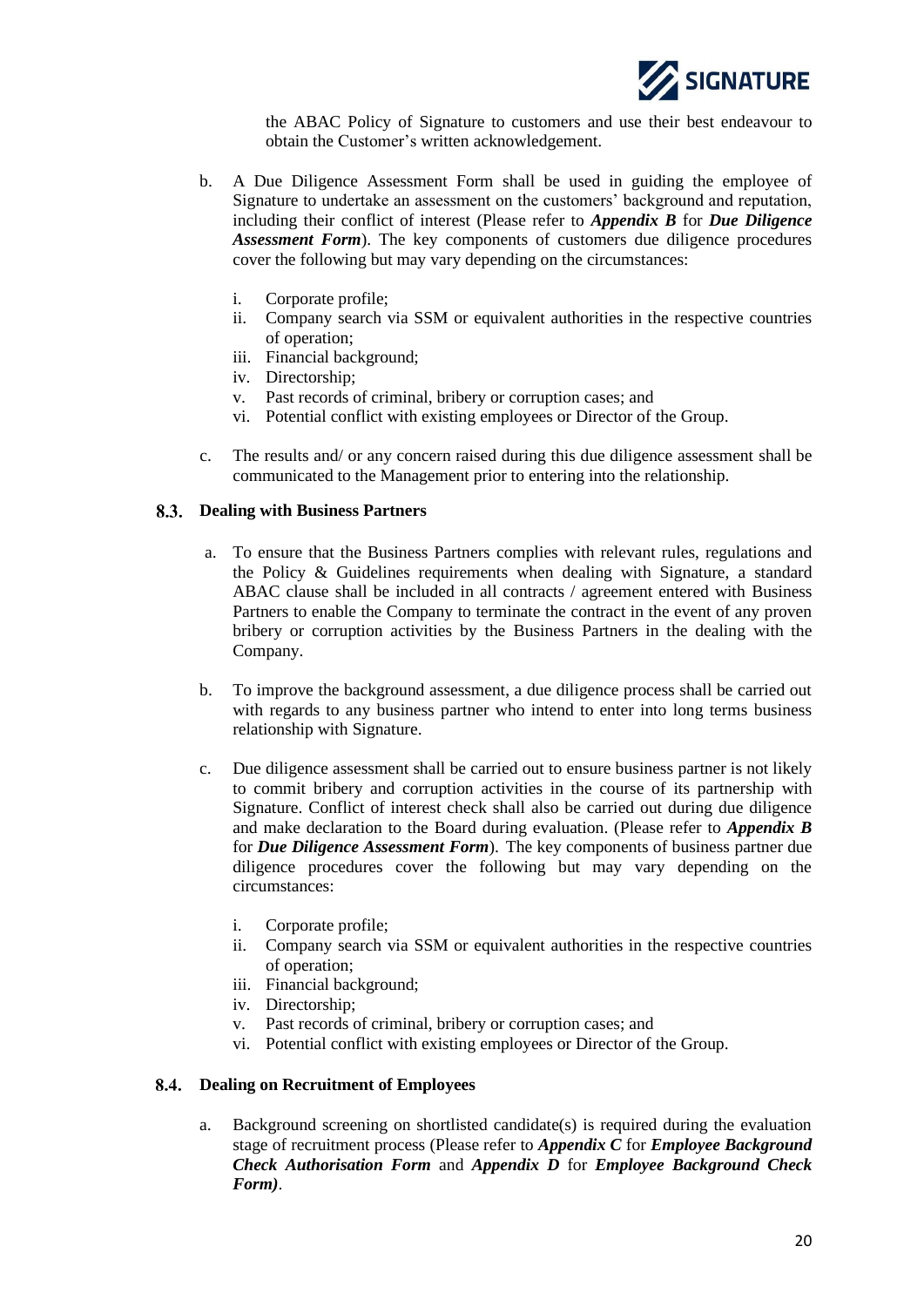

- b. Key considerations prior to acceptance of shortlisted candidate(s) cover the following:
	- i. Past criminal records (if any);
	- ii. Potential fraud, bribery or corruption committed in the previous organisation;
	- iii. Verification of past employment or institution of learning references, where applicable; and
	- iv. Conflict of interest, i.e. relationship with any employee, vendor, customer or director of the Group.
- c. Recruitment due diligence result shall be vetted by the GCEO prior to acceptance of the candidate.
- d. Newly recruited employee(s) shall be provided with an onboarding programme, including the briefing on Signature's Policy & Guidelines, CoC and Employee Handbook.

# <span id="page-21-0"></span>**Dealing with Public Officials**

A public official is defined as without limitation, candidates for public office, officials of any political party, and officials of state-owned enterprises other than Signature. Caution shall be exercised when dealing with public officials. Providing gift, entertainment or corporate hospitality to public officials or their family/ household members is generally considered a 'red flag' situation in most jurisdictions.

Signature shall not provide non-business travel and hospitality for any public official or his/her family/household members without permission from theGCEO.

If approval is given to provide gift, entertainment or corporate hospitality to public officials, the Management shall ensure that the value of gift, entertainment or corporate hospitality shall not exceed the statutory limit of the respective countries.

# <span id="page-21-1"></span>**9.0 Reporting Procedure**s **on Suspected Bribery or Corruption Activities**

Reference shall be made to the *Whistleblowing Policy & Guidelines Document* pertaining to reporting procedures on suspected bribery or corruption activities.

Whistleblowers are encouraged to report in good faith or to raise a concern about any attempted, suspected and actual bribery or corruptions activities that violates to the Policy & Guidelines at the earliest possible stage.

Upon making a disclosure in good faith, based on reasonable grounds and in accordance with the procedures pursuant to the *Whistleblowing Policies & Guidelines Document*, the whistleblower shall be protected from any form of retaliation within the Group.

# <span id="page-21-2"></span>**What to Report**

The key information or documents below are to be provided by the whistleblower to facilitate further investigation, if required:

- a. Whistleblower's contact information
	- i. Name (\*)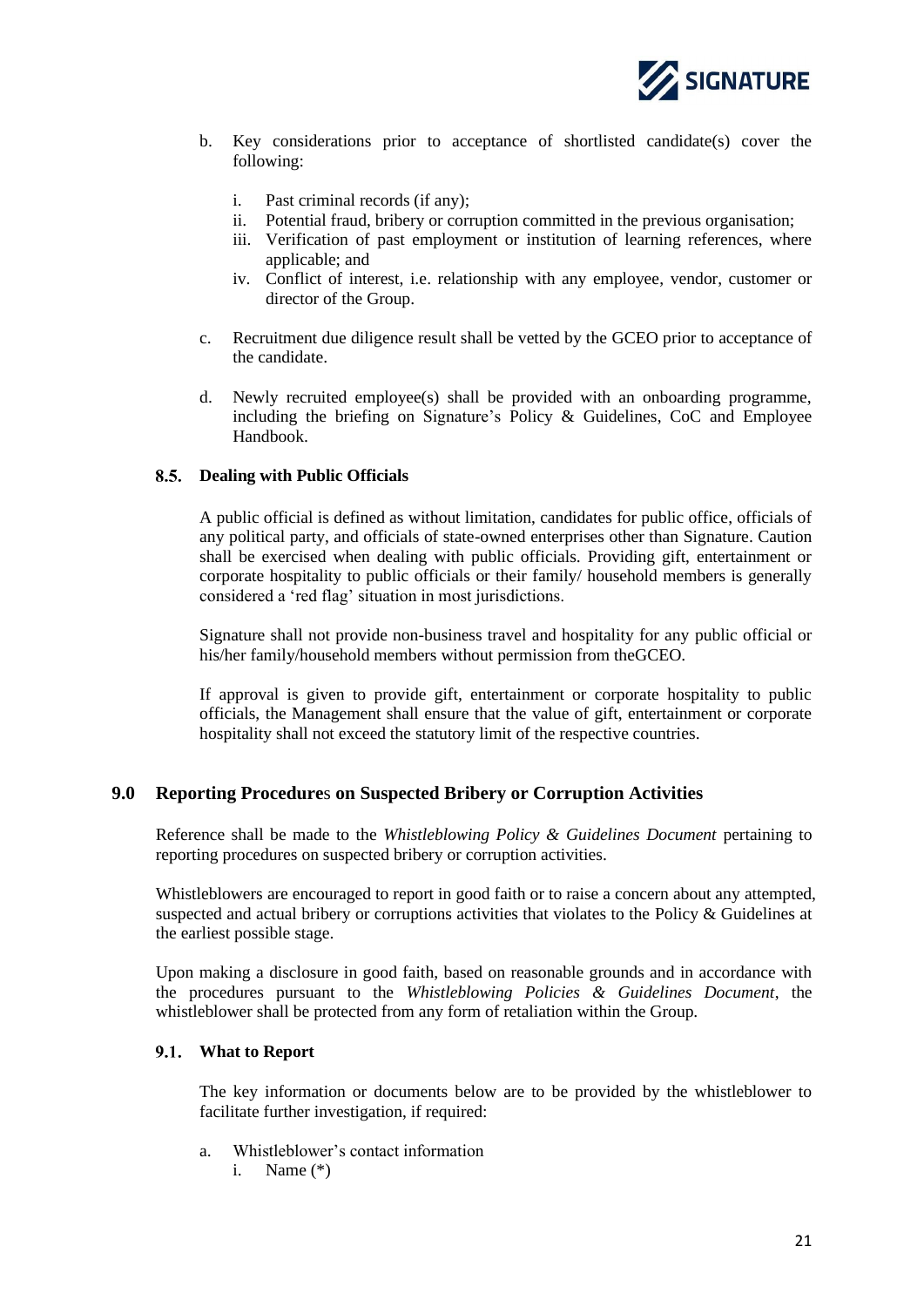

- ii. Designation
- iii. Contact Number
- iv. Email Address (\*)

# b. Suspect's information

- i. Name
- ii. Designation
- iii. Contact Number
- iv. Email Address
- c. Complaints / concerns
	- i. Incident date
	- ii. Affected parties
	- iii. Incident or event location
	- iv. Supporting documents (where applicable)
	- v. Other details or information which may assist the investigation

\* *May leave the information blank if the whistleblower wishes to remain anonymous*

# <span id="page-22-0"></span>**How to Report**

Whistleblowers shall report their concerns using the reporting channels as stated in the *Whistleblowing Policies & Guidelines Document*, which is available on the Signature's corporate website.



\*Note: Best practice is to have a Whistleblowing Committee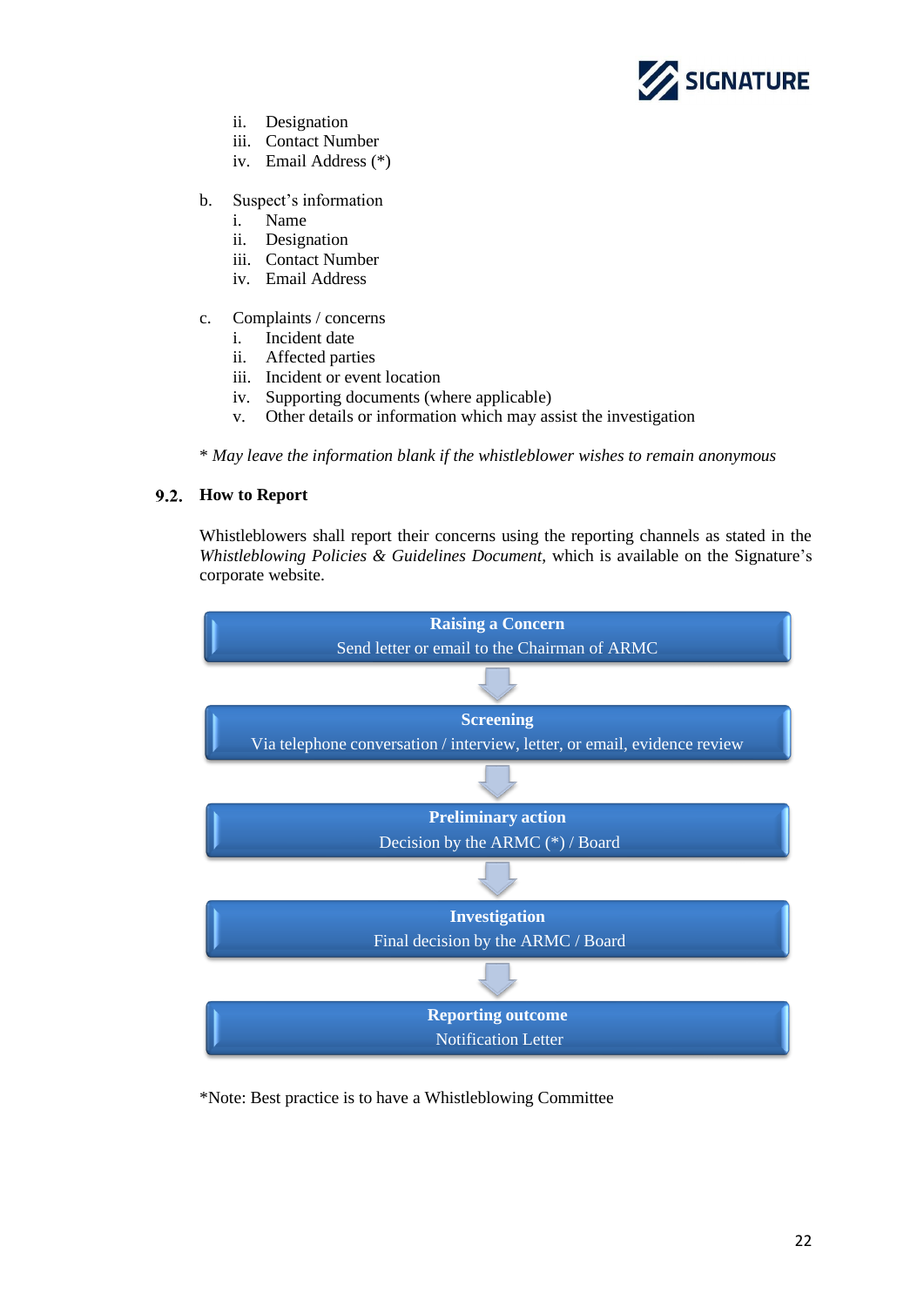

# <span id="page-23-0"></span>**10.0 Internal / External Assessment**

- a. As part of the internal monitoring process, Director-Finance shall review the underlying controls of ABAC and identify any non-compliance incidences on a quarterly basis.
- b. If any of Signature Group's key stakeholders as defined in Clause 8.0 are found to have breached any ABAC rules and regulations or this Policy & Guidelines, such breach may result to the following actions taken:

| <b>Key stakeholders</b>  | <b>Actions taken</b>                                      |  |  |
|--------------------------|-----------------------------------------------------------|--|--|
| Employee                 | Disciplinary action by Signature Group in accordance with |  |  |
|                          | the Employee Handbook and CoC of Signature which          |  |  |
|                          | includes termination of employment.                       |  |  |
|                          |                                                           |  |  |
| Vendor/agents/customers/ | Subject to the Management's approval:                     |  |  |
| <b>Business Partners</b> | Retain business dealings;<br>i.                           |  |  |
|                          | ii. Discontinue business dealings with immediate effect;  |  |  |
|                          | iii. Termination of contract with immediate effect; or    |  |  |
|                          | iv. Legal proceedings if required.                        |  |  |
|                          |                                                           |  |  |

b. Signature shall engage with independent consultant to review and assess the adequacy and implementation of this Policy & Guidelines on a regular basis i.e. every three (3) years.

# <span id="page-23-1"></span>**11.0 Training and Awareness Programme**

- a. Training programme on ABAC Policy & Guidelines shall be provided to Signature's new employees (save and except foreign factory worker) and awareness of ABAC Policy & Guidelines shall be made to all Signature's employees.
- b. This ABAC Policy & Guidelines shall be communicated to the key stakeholders as defined in Clause 8.0, as appropriate to their roles and taking into account the corruption risk assessment.
- c. Updates on this Policy & Guidelines with regards to its content as well as regulatory requirement affecting the ABAC practices shall be communicated to Signature's employees and key stakeholders, defined in Clause 8.0.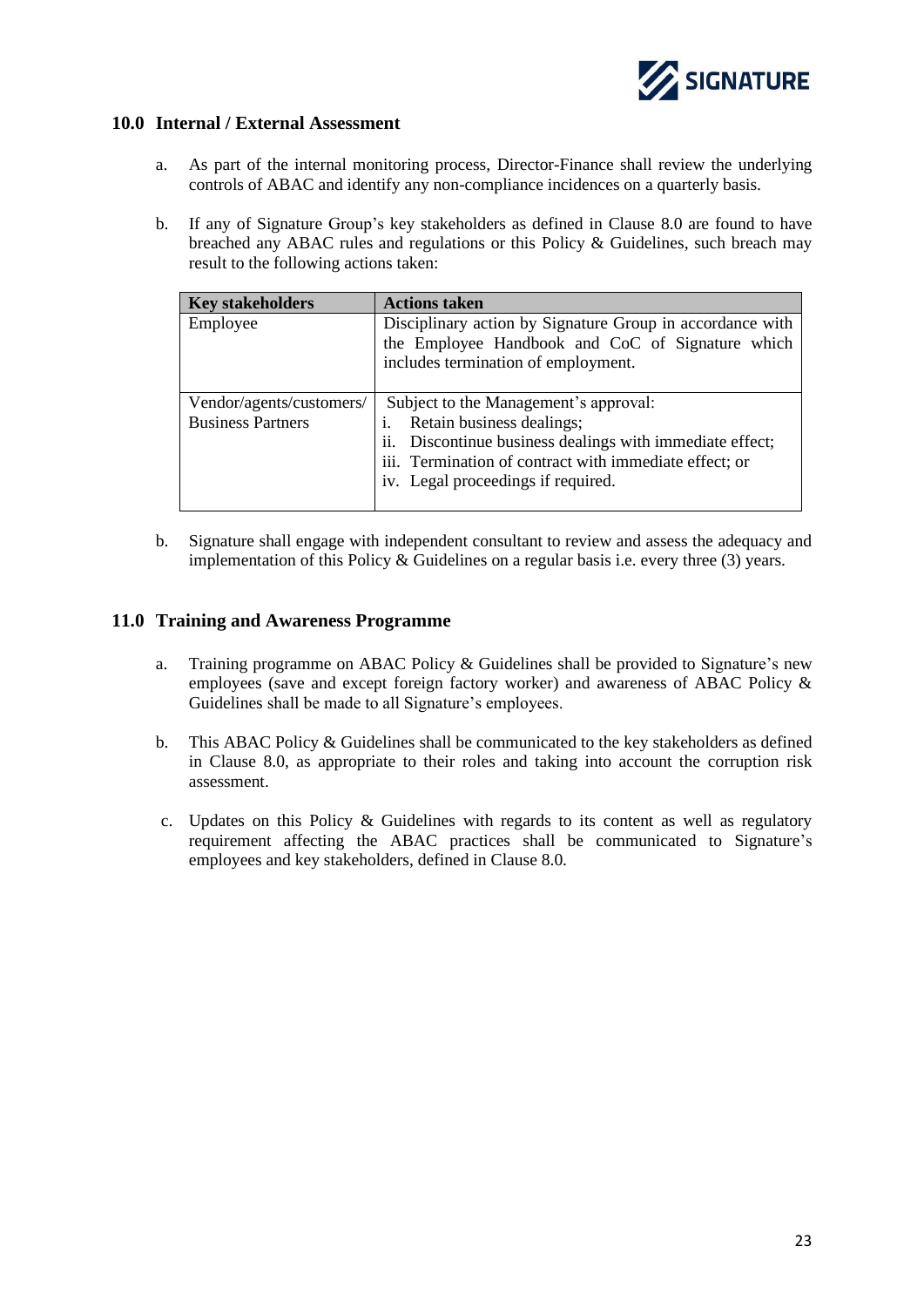<span id="page-24-0"></span>



# **Appendix A – Vendor/Contractor/Agent Contractor/Agent ABAC Declaration Form**

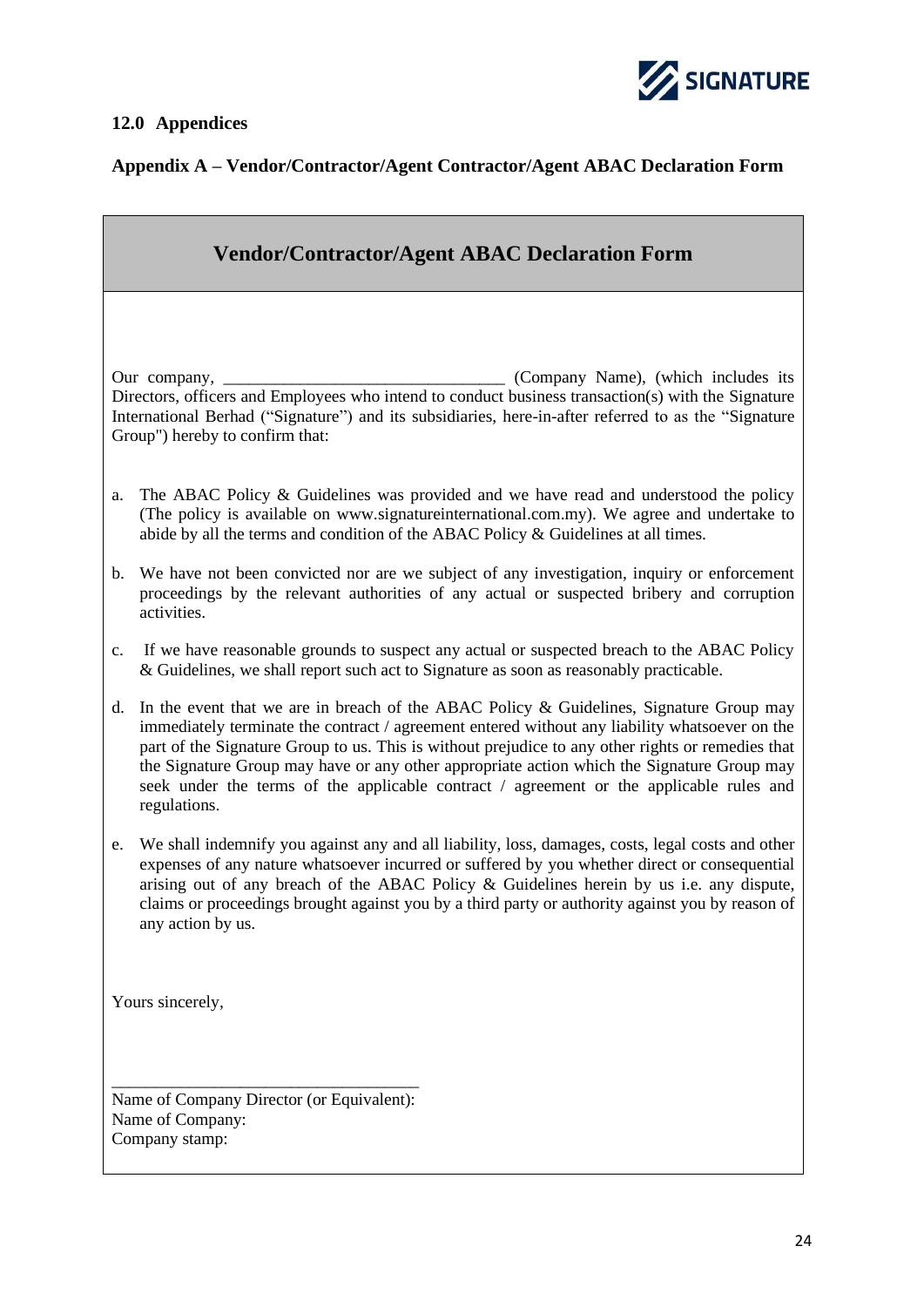

# **Appendix B - Due Diligence Assessment Form**

# SIGNATURE

**Due Diligence Assessment Form** 

**Signature International Berhad** Ref. No: Signature International<br>Berhad-DD-00

| 1.0 Company Background Information                                                 |                                  |               |                                      |                                    |  |  |
|------------------------------------------------------------------------------------|----------------------------------|---------------|--------------------------------------|------------------------------------|--|--|
| <b>Company Name</b>                                                                |                                  |               | <b>Registration</b><br><b>Number</b> |                                    |  |  |
| Date of<br>Incorporation                                                           |                                  |               | Country/<br>location of              |                                    |  |  |
| <b>Principal Business</b>                                                          |                                  |               | <b>Operations</b>                    |                                    |  |  |
| Please list the shareholders or owners who have interest in the Company's business |                                  |               |                                      |                                    |  |  |
|                                                                                    |                                  |               |                                      |                                    |  |  |
|                                                                                    |                                  |               | % of Shares                          | Any interest                       |  |  |
| <b>Name</b>                                                                        | Shareholders/<br><b>Director</b> | <b>Number</b> | <b>Percentage</b>                    | within Signature<br>Group<br>(Y/N) |  |  |
|                                                                                    |                                  |               |                                      |                                    |  |  |
|                                                                                    |                                  |               |                                      |                                    |  |  |

| <b>2.0 Financial Performance</b> |                     |                      |                |  |  |  |
|----------------------------------|---------------------|----------------------|----------------|--|--|--|
| <b>Description</b>               | <b>Current</b> year | <b>Previous Year</b> | <b>Remarks</b> |  |  |  |
| Revenue                          |                     |                      |                |  |  |  |
| Gross margin                     |                     |                      |                |  |  |  |
| Profit / $(Loss)$                |                     |                      |                |  |  |  |

|    | 3.0 General checklist                                                                                                                                                              |            |                |                            |  |  |  |
|----|------------------------------------------------------------------------------------------------------------------------------------------------------------------------------------|------------|----------------|----------------------------|--|--|--|
|    | <b>Description</b>                                                                                                                                                                 | <b>Yes</b> | N <sub>0</sub> | <b>Remarks</b><br>(if Yes) |  |  |  |
|    | 1. Within the last three (3) years, did any of the<br>shareholders, directors or senior management,<br>ever been found involved into any criminal,<br>bribery or corruption cases? |            |                |                            |  |  |  |
|    | 2. Does the Company allow facilitation payment<br>practice in its business dealings?                                                                                               |            |                |                            |  |  |  |
| 3. | Does the Company have any channels in place<br>to allow reporting of any misconduct?                                                                                               |            |                |                            |  |  |  |
|    | 4. Does the Company rely on agents<br><sub>or</sub><br>intermediaries for its business operation?                                                                                  |            |                |                            |  |  |  |
|    | 5. Does the Company have a code of conduct or<br>any form of formalised ABAC policy and<br>guidelines?                                                                             |            |                |                            |  |  |  |
|    | 6. Does the Company have any policy to govern<br>gift, corporate hospitality and entertainment<br>giving and acceptance?                                                           |            |                |                            |  |  |  |

# **Appendix B - Due Diligence Assessment Form (Cont'd)**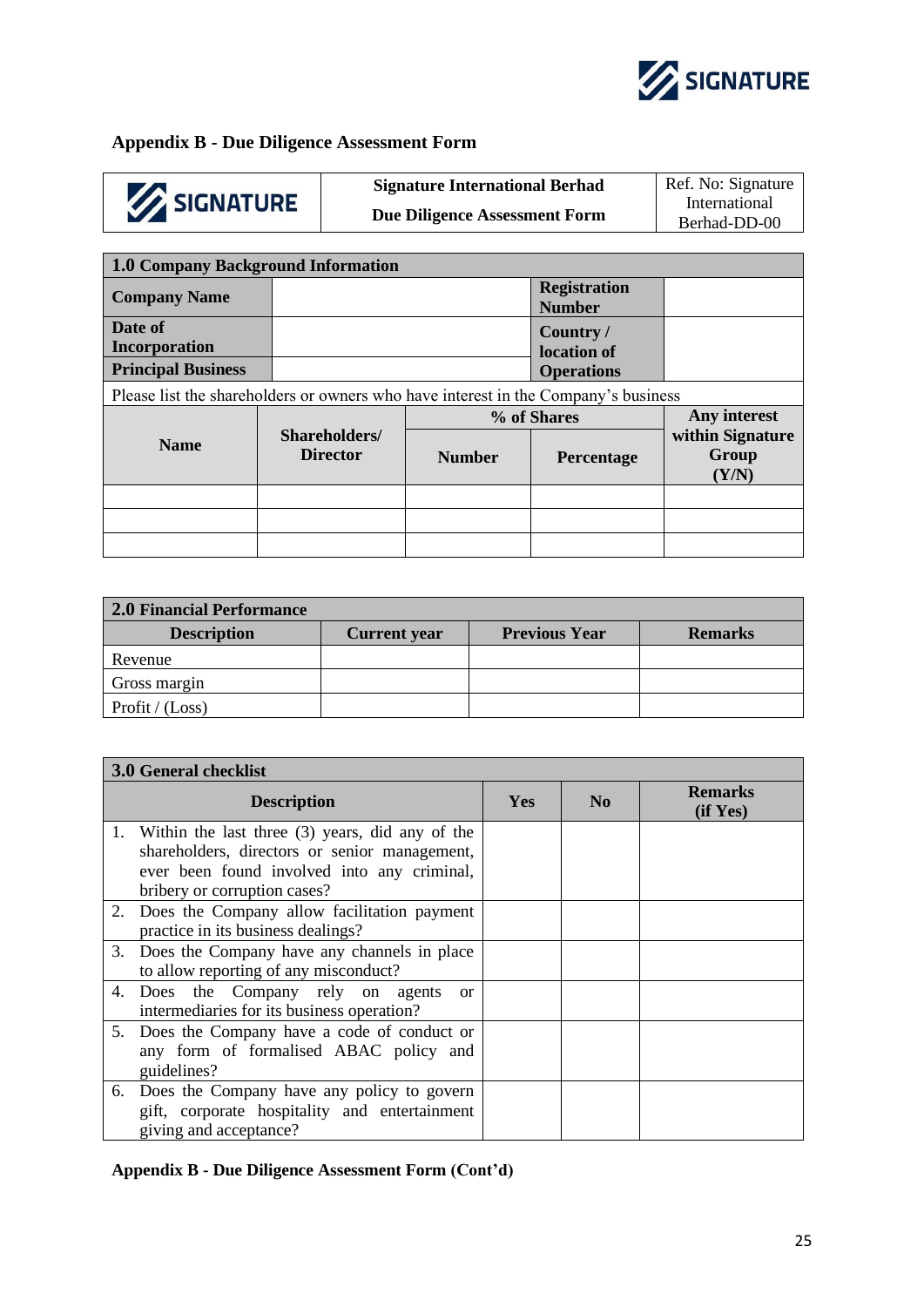

|  | SIGNATURE |
|--|-----------|
|--|-----------|

# **Signature International Berhad** Ref. No: Signature

**Due Diligence Assessment Form** 

International<br>Berhad-DD-00

| 3.0 General checklist                                                                                                                                                  |            |                |                             |  |  |  |  |
|------------------------------------------------------------------------------------------------------------------------------------------------------------------------|------------|----------------|-----------------------------|--|--|--|--|
| <b>Description</b>                                                                                                                                                     | <b>Yes</b> | N <sub>0</sub> | <b>Remarks</b><br>(i f Yes) |  |  |  |  |
| 7. Do any shareholders, directors or Senior<br>Management of the Company have connections<br>with public official / politician (including<br>immediate family member)? |            |                |                             |  |  |  |  |

# **Attachments required:**

- 1. Form 49 or equivalent SSM documents
- 2. SSM search report or CTOS LitE report
- 3. Company's code of conduct (if any)
- 4. Company's ABAC Policy & Guidelines (if any)
- 5. Any other background research / news (if any)

Assessed by: Reviewed by:

Signature Signature Signature Signature Signature Signature Signature Signature Signature Signature Signature Signature Signature Signature Signature Signature Signature Signature Signature Signature Signature Signature Si Name: Name: Date: Date: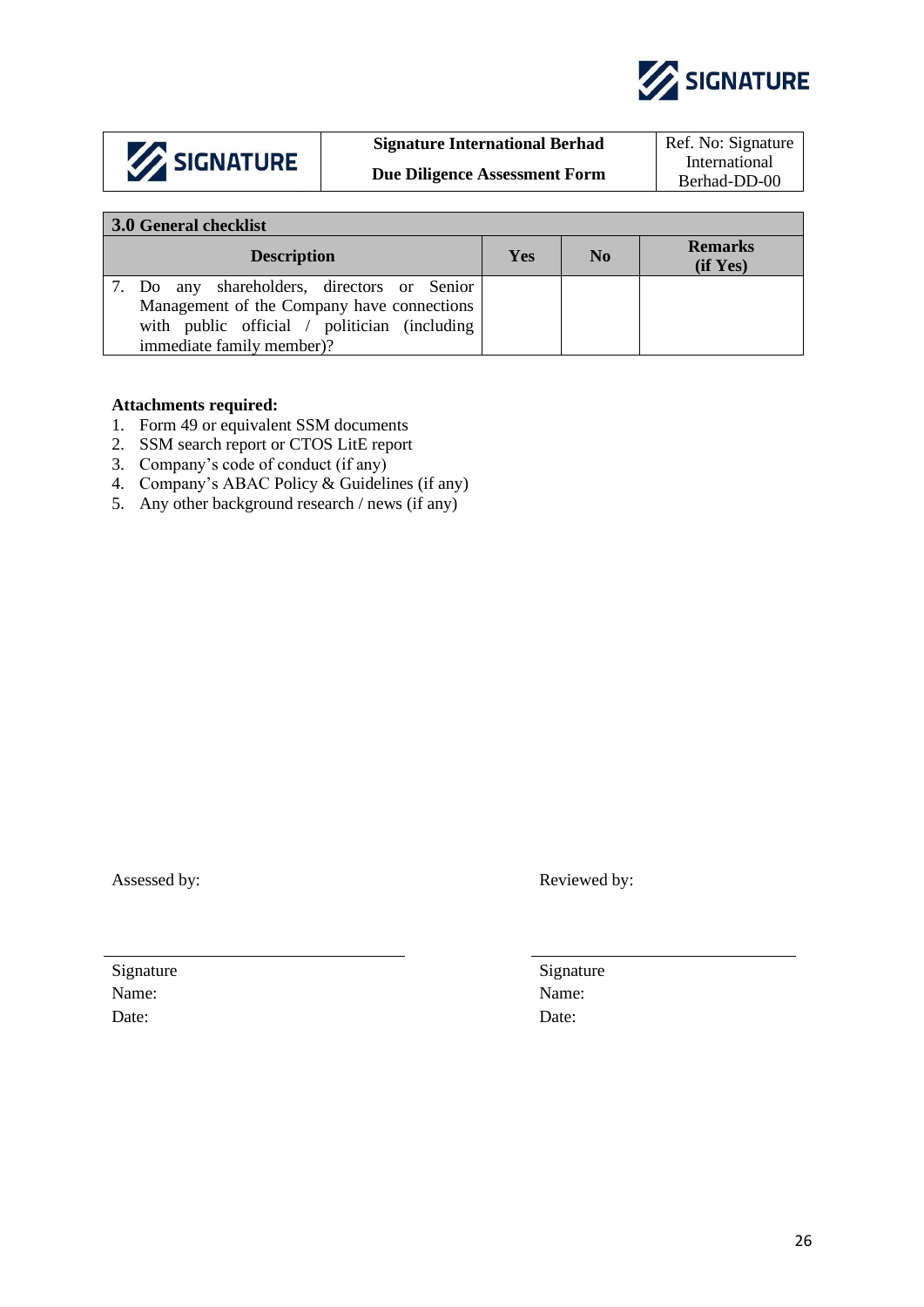

# **Appendix C - Employee Background Check Authorisation Form**

# **Employee Background Check Authorisation Form**

I,\_\_\_\_\_\_\_\_\_\_\_\_\_\_\_\_\_\_\_\_\_\_\_, understand and agree to give consent to Signature International Berhad to conduct a background check and confirm my personal information and previous employment experience by contacting my references or previous employers to verify the details provided in the application form.

I also understand that this is necessary if I wish to meet all of the criteria for the position of \_\_\_\_\_\_\_\_\_\_\_\_\_\_\_\_\_\_\_\_\_ [job title] at Signature International Berhad, and that a successful background check is not a guarantee of employment.

Signature Date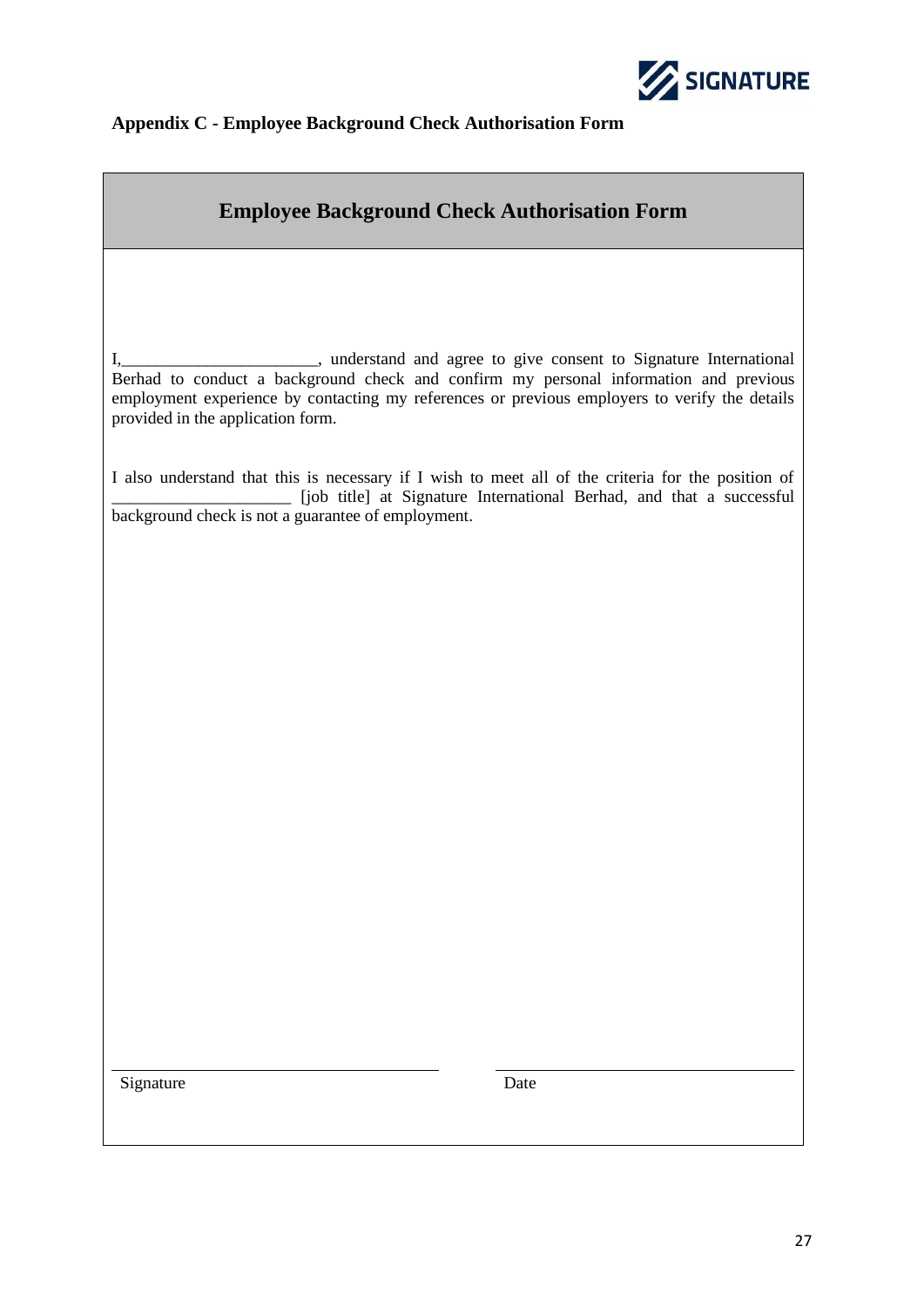

# **Appendix D - Employee Background Check Form**

**Signature International Berhad** Ref. No: Signature SIGNATURE **Employee Background Check Form** Berhad-HR-00

| References Name: | Contact No.: |
|------------------|--------------|
| Date called:     | Time called: |

| N <sub>0</sub> | Category     | <b>Ouestions</b>                                                                                                                   | <b>Points</b> | <b>Remarks (if any)</b> |
|----------------|--------------|------------------------------------------------------------------------------------------------------------------------------------|---------------|-------------------------|
| $\mathbf{1}$   | $\mathbf{A}$ | How long had the employee served<br>the Company                                                                                    |               |                         |
| $\overline{2}$ |              | What was the reason for him / she<br>leaving the previous Company                                                                  |               |                         |
| 3              |              | <b>Work Attitude</b>                                                                                                               |               |                         |
| $\overline{4}$ |              | Performance                                                                                                                        |               |                         |
| 5              |              | Punctuality                                                                                                                        |               |                         |
| 6              |              | Relationship with superior                                                                                                         |               |                         |
| $\overline{7}$ |              | Relationship with peer                                                                                                             |               |                         |
| 8              |              | Relationship with subordinates                                                                                                     |               |                         |
| 9              | B            | Willing / unwilling to accept<br>responsibility                                                                                    |               |                         |
| 10             |              | Relationship with clients                                                                                                          |               |                         |
| 11             |              | Leadership skills                                                                                                                  |               |                         |
| 12             |              | Job Knowledge / Professional<br>qualification related to position<br>applied                                                       |               |                         |
| 13             | $\mathbf C$  | Are there any misconduct /<br>disciplinary action taken against the<br>employee<br>(If yes, list each incident and the<br>details) |               |                         |
| 14             | D            | Would you consider to reemploy<br>him                                                                                              |               |                         |
| 15             |              | Would you consider others to<br>employ him                                                                                         |               |                         |
|                |              | <b>m</b> 11 . 1                                                                                                                    |               |                         |

**Total points**